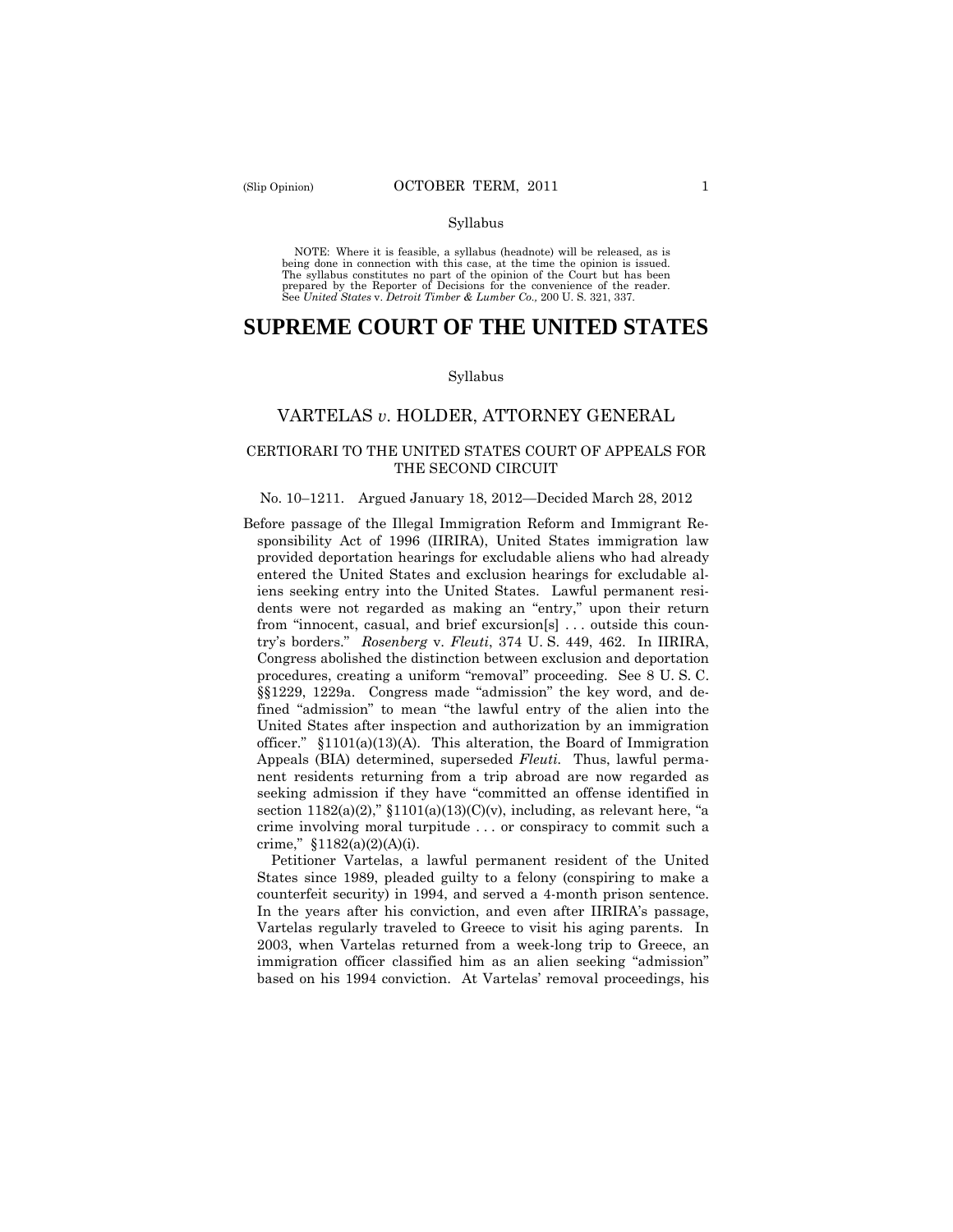attorneys conceded removability and requested discretionary relief under former §212(c) of the Immigration and Nationality Act. The Immigration Judge denied the request for relief, and ordered Vartelas removed to Greece. The BIA affirmed. In 2008, Vartelas filed with the BIA a timely motion to reopen the removal proceedings, alleging that his previous attorneys were ineffective for, among other lapses, conceding his removability. He sought to withdraw the concession of removability on the ground that IIRIRA's new "admission" provision did not reach back to deprive him of lawful resident status based on his pre-IIRIRA conviction. The BIA denied the motion. The Second Circuit affirmed. Rejecting Vartelas' argument that IIRIRA operated prospectively and therefore did not govern his case, the Second Circuit reasoned that he had not relied on the prior legal regime at the time he committed the disqualifying crime.

*Held:* The impact of Vartelas' brief travel abroad on his permanent resident status is determined not by IIRIRA, but by the legal regime in force at the time of his conviction. Pp. 7–17.

 Vartelas, courts read laws as prospective in application unless Con-(a) Under the principle against retroactive legislation invoked by gress has unambiguously instructed retroactivity. See *Landgraf* v. *USI Film Products*, 511 U. S. 244, 263. The presumption against retroactive legislation "embodies a legal doctrine centuries older than our Republic." *Id*., at 265. Numerous decisions of this Court have invoked Justice Story's formulation for determining when a law's retrospective application would collide with the doctrine, namely, as relevant here, when such application would "attac[h] a new disability, in respect to transactions or considerations already past," *Society for Propagation of Gospel* v. *Wheeler*, 22 F. Cas. 756, 767. See, *e.g*., *INS*  v. *St. Cyr*, 533 U. S. 289, 321; *Hughes Aircraft Co.* v. *United States ex rel. Schumer*, 520 U. S. 939, 947; *Landgraf,* 511 U. S., at 283. Vartelas urges that applying IIRIRA to him would attach a "new disability," effectively a ban on travel outside the United States, "in respect to" past events, specifically, his offense, guilty plea, conviction, and punishment, all occurring prior to IIRIRA's passage.

Congress did not expressly prescribe §1101(a)(13)'s temporal reach. The Court, therefore, proceeds to the dispositive question whether application of IIRIRA's travel restraint to Vartelas "would have retroactive effect" Congress did not authorize. See *id.,* at 280. Vartelas presents a firm case for application of the antiretroactivity principle. Beyond genuine doubt  $$1101(a)(13)(C)(v)$ 's restraint on lawful permanent residents like Vartelas ranks as a "new disability." Once able to journey abroad to, *e.g.,* fulfill religious obligations or respond to family emergencies, they now face potential banishment, a severe sanction. See, *e.g., Padilla* v. *Kentucky*, 559 U. S. \_\_\_, \_\_\_. The Gov-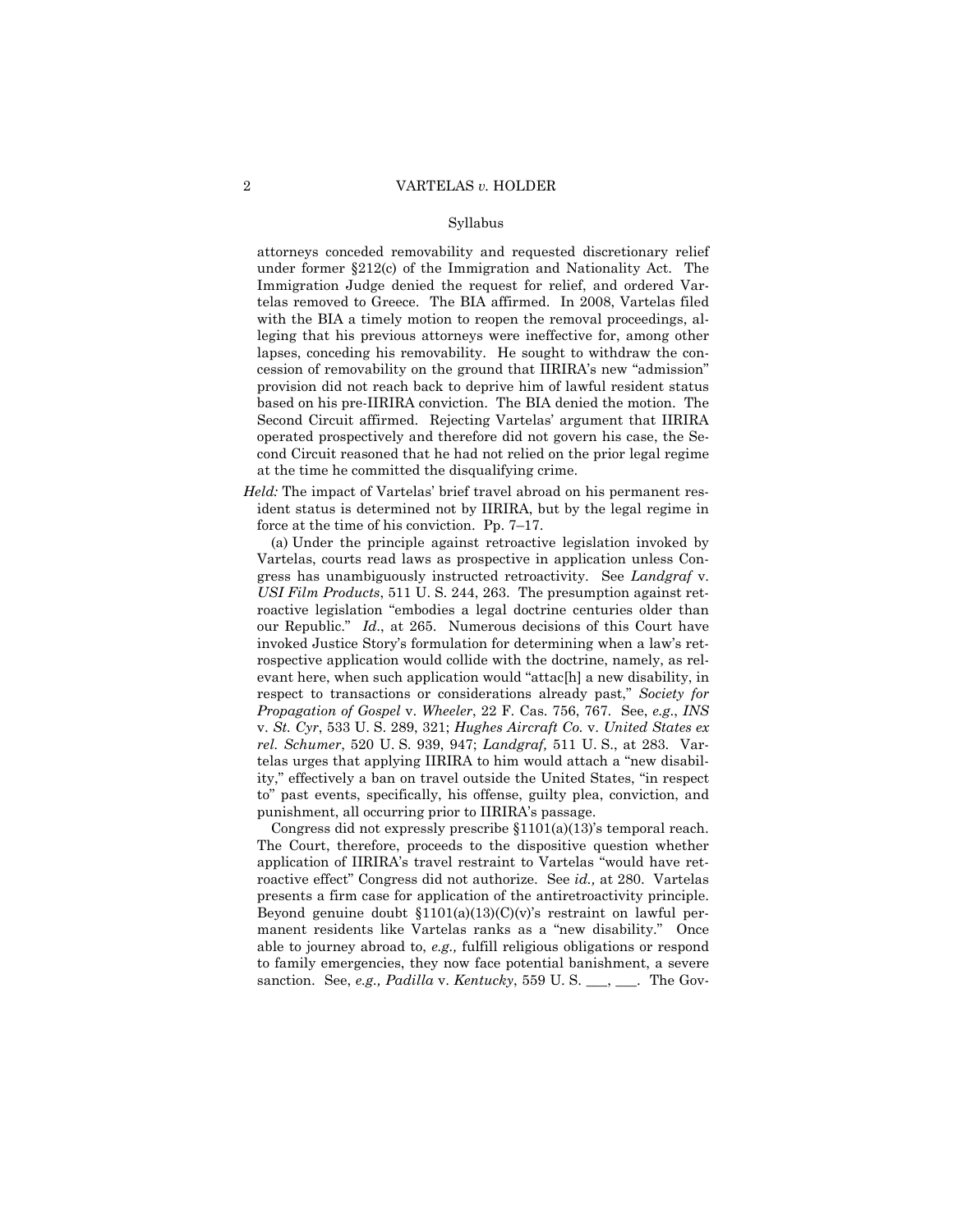ernment suggests that Vartelas could have avoided any adverse consequences if he simply stayed at home in the United States. But losing the ability to travel abroad is itself a harsh penalty, made all the more devastating if it means enduring separation from close family members.

This Court has rejected arguments for retroactivity in similar cases, see *Chew Heong* v. *United States*, 112 U. S. 536, 559; *St. Cyr*, 533 U. S., at 321–323, and in cases in which the loss at stake was less momentous, see *Landgraf*, 511 U. S., at 280–286; *Hughes Aircraft,*  520 U. S., at 946–950. Pp. 7–11.

(b) The Court finds disingenuous the Government's argument that no retroactive effect is involved in this case because the relevant event is the alien's post-IIRIRA return to the United States. Vartelas' return occasioned his treatment as a new entrant, but the reason for his "new disability" was his pre-IIRIRA conviction. That past misconduct is the wrongful activity targeted by  $$1101(a)(13)(C)(v)$ . Pp. 11–13.

 apply for a waiver of deportation. But his removal proceeding was (c) In determining that the change IIRIRA wrought had no retroactive effect, the Second Circuit homed in on the words "committed an offense" in  $$1101(a)(13)(C)(v)$ . It reasoned that reliance on the prior law is essential to application of the antiretroactivity principle, and that Vartelas did not commit his crime in reliance on immigration laws. This reasoning is doubly flawed. A party is not required to show reliance on the prior law in structuring his conduct. See, *e.g., Landgraf*, 511 U. S., at 282, n. 35. In any event, Vartelas likely relied on then-existing immigration law, and this likelihood strengthens the case for reading a newly enacted law prospectively. *St. Cyr* is illustrative. There, a lawful permanent resident pleaded guilty to a criminal charge that made him deportable. Under the immigration law in effect when he was convicted, he would have been eligible to commenced after IIRIRA withdrew that dispensation. Disallowance of discretionary waivers attached a new disability to past conduct, 533 U. S., at 321. Aliens like St. Cyr "almost certainly relied upon th[e] likelihood [of receiving discretionary relief] in deciding [to plead guilty, thereby] forgo[ing] their right to a trial," *id*., at 325. Because applying the IIRIRA withdrawal to St. Cyr would have an "obvious and severe retroactive effect," *ibid*., and Congress made no such intention plain, *ibid.*, n. 55, the prior law governed St. Cyr's case. Vartelas' case is at least as clear as St. Cyr's for declining to apply a new law retroactively. St. Cyr could seek only the Attorney General's *discretionary* dispensation, while Vartelas, under *Fleuti*, was free, without seeking an official's permission, to make short trips to see and assist his parents in Greece. The Second Circuit compounded its initial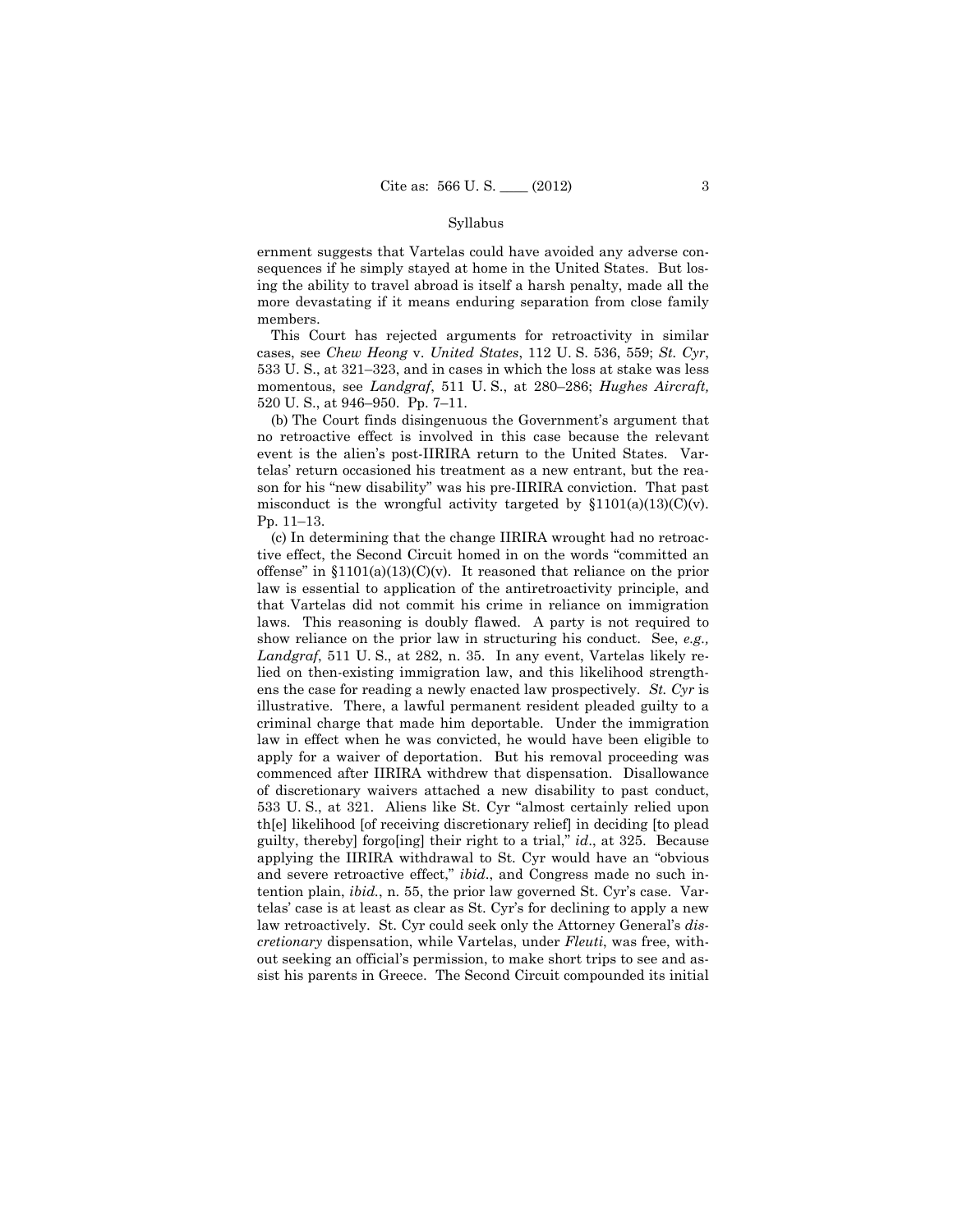misperception of the antiretroactivity principle by holding otherwise. *Fleuti* continues to govern Vartelas' short-term travel. Pp. 14–17.

620 F. 3d 108, reversed and remanded.

GINSBURG, J., delivered the opinion of the Court, in which ROBERTS, C. J., and KENNEDY, BREYER, SOTOMAYOR, and KAGAN, JJ., joined. SCALIA, J., filed a dissenting opinion, in which THOMAS and ALITO, JJ., joined.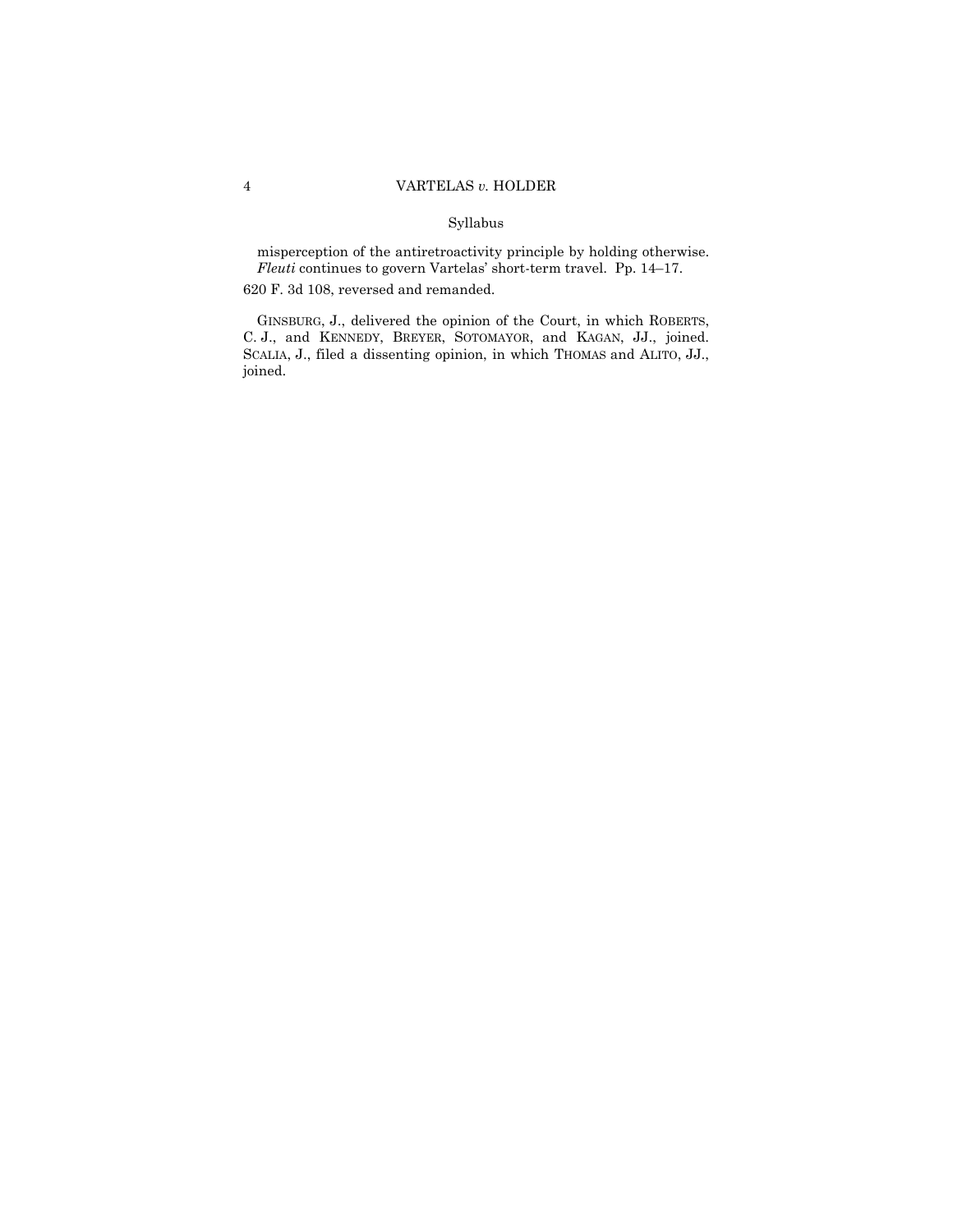preliminary print of the United States Reports. Readers are requested to notify the Reporter of Decisions, Supreme Court of the United States, Wash- ington, D. C. 20543, of any typographical or other formal errors, in order that corrections may be made before the preliminary print goes to press. NOTICE: This opinion is subject to formal revision before publication in the

# $\frac{1}{2}$  ,  $\frac{1}{2}$  ,  $\frac{1}{2}$  ,  $\frac{1}{2}$  ,  $\frac{1}{2}$  ,  $\frac{1}{2}$  ,  $\frac{1}{2}$ **SUPREME COURT OF THE UNITED STATES**

#### $\frac{1}{2}$  ,  $\frac{1}{2}$  ,  $\frac{1}{2}$  ,  $\frac{1}{2}$  ,  $\frac{1}{2}$  ,  $\frac{1}{2}$ No. 10–1211

# PANAGIS VARTELAS, PETITIONER *v.* ERIC H. HOLDER, JR., ATTORNEY GENERAL

# ON WRIT OF CERTIORARI TO THE UNITED STATES COURT OF APPEALS FOR THE SECOND CIRCUIT

#### [March 28, 2012]

### JUSTICE GINSBURG delivered the opinion of the Court.

 permanent resident of the United States in 1989. He Panagis Vartelas, a native of Greece, became a lawful pleaded guilty to a felony (conspiring to make a counterfeit security) in 1994, and served a prison sentence of four months for that offense. Vartelas traveled to Greece in 2003 to visit his parents. On his return to the United States a week later, he was treated as an inadmissible alien and placed in removal proceedings. Under the law governing at the time of Vartelas' plea, an alien in his situation could travel abroad for brief periods without jeopardizing his resident alien status. See 8 U. S. C. §1101(a)(13) (1988 ed.), as construed in *Rosenberg* v. *Fleuti*, 374 U. S. 449 (1963).

In 1996, Congress enacted the Illegal Immigration Reform and Immigrant Responsibility Act (IIRIRA), 110 Stat. 3009–546. That Act effectively precluded foreign travel by lawful permanent residents who had a conviction like Vartelas'. Under IIRIRA, such aliens, on return from a sojourn abroad, however brief, may be permanently removed from the United States. See 8 U. S. C.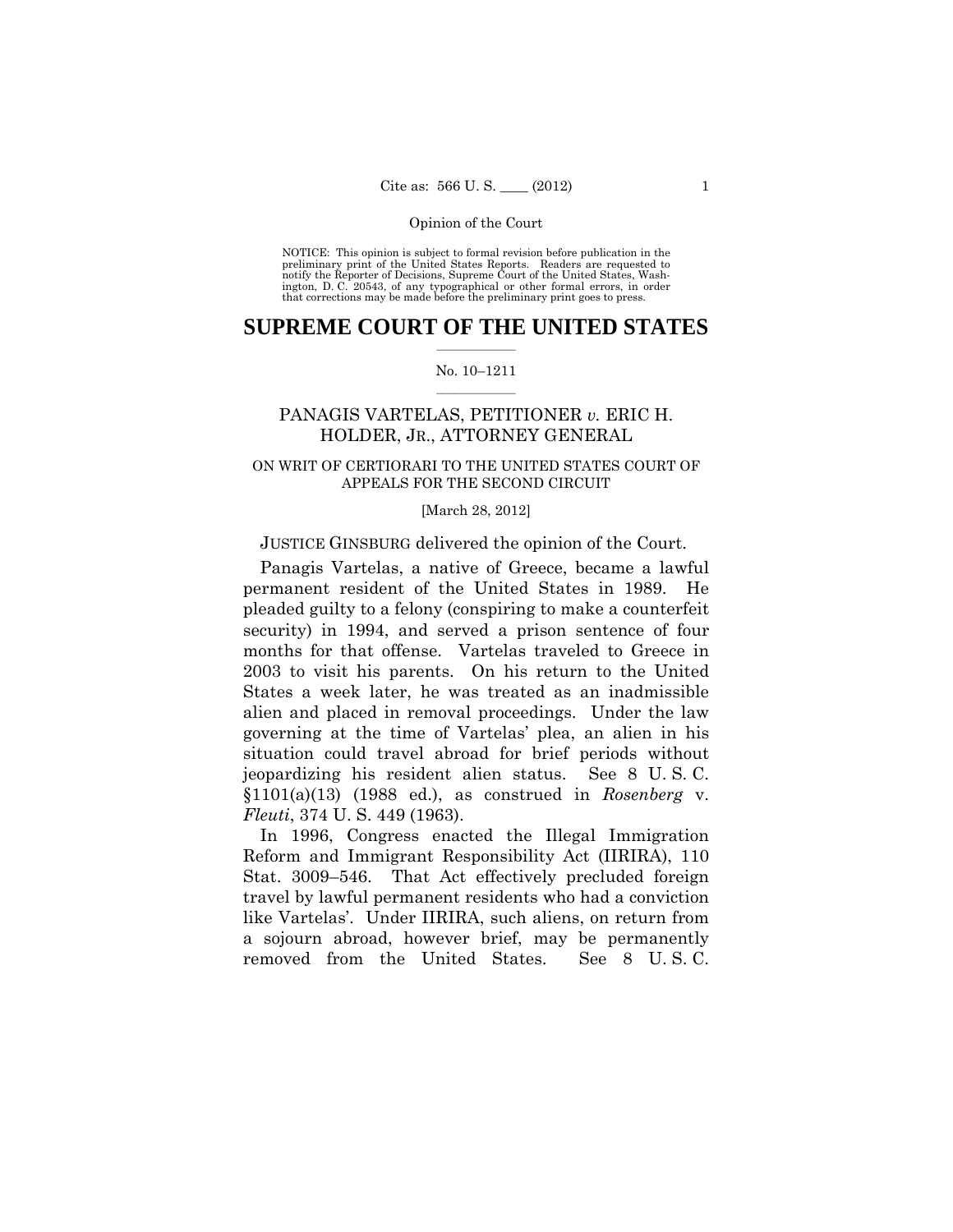# $§1101(a)(13)(C)(v);$   $§1182(a)(2)$ .

This case presents a question of retroactivity not addressed by Congress: As to a lawful permanent resident convicted of a crime before the effective date of IIRIRA, which regime governs, the one in force at the time of the conviction, or IIRIRA? If the former, Vartelas' brief trip abroad would not disturb his lawful permanent resident status. If the latter, he may be denied reentry. We conclude that the relevant provision of IIRIRA,  $$1101(a)(13)(C)(v)$ , attached a new disability (denial of reentry) in respect to past events (Vartelas' pre-IIRIRA offense, plea, and conviction). Guided by the deeply rooted presumption against retroactive legislation, we hold that  $$1101(a)(13)(C)(v)$  does not apply to Vartelas' conviction. The impact of Vartelas' brief travel abroad on his permanent resident status is therefore determined not by IIRIRA, but by the legal regime in force at the time of his conviction.

# I

# A

Before IIRIRA's passage, United States immigration law established "two types of proceedings in which aliens can be denied the hospitality of the United States: deportation hearings and exclusion hearings." *Landon* v. *Plasencia*, 459 U. S. 21, 25 (1982). Exclusion hearings were held for certain aliens seeking entry to the United States, and deportation hearings were held for certain aliens who had already entered this country. See *ibid*.

Under this regime, "entry" into the United States was defined as "any coming of an alien into the United States, from a foreign port or place." 8 U. S. C. §1101(a)(13) (1988 ed.). The statute, however, provided an exception for lawful permanent residents; aliens lawfully residing here were not regarded as making an "entry" if their "departure to a foreign port or place . . . was not intended or reasona-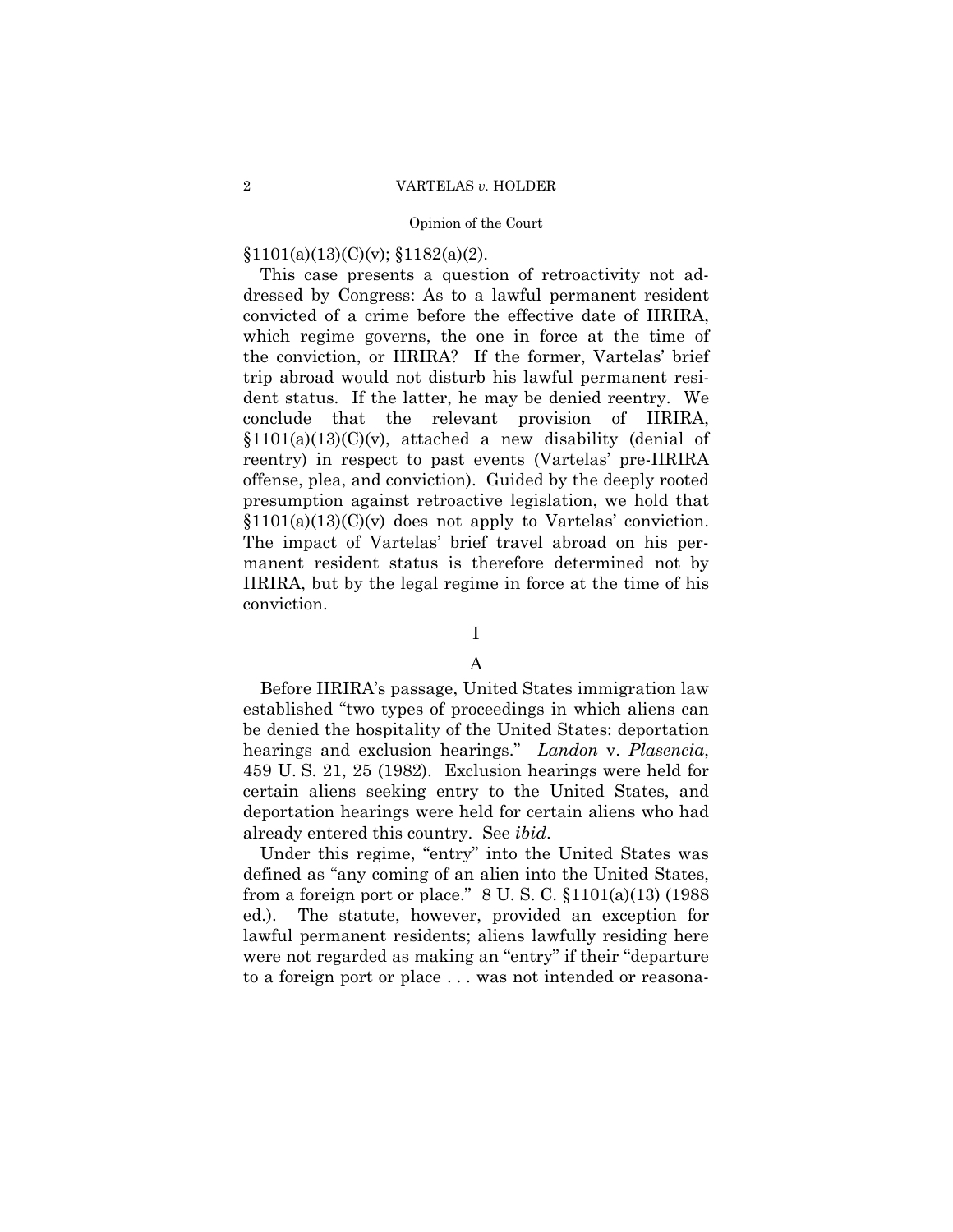port or place . . . was not voluntary." *Ibid.* Interpreting bly to be expected by [them] or [their] presence in a foreign this cryptic provision, we held in *Fleuti*, 374 U. S., at 461– 462, that Congress did not intend to exclude aliens long resident in the United States upon their return from "innocent, casual, and brief excursion[s] . . . outside this country's borders." Instead, the Court determined, Congress meant to rank a once-permanent resident as a new entrant only when the foreign excursion "meaningfully interrupt[ed] . . . the alien's [U. S.] residence." *Id.,* at 462. Absent such "disrupti[on]" of the alien's residency, the alien would not be "subject . . . to the consequences of an 'entry' into the country on his return." *Ibid.*<sup>1</sup>

In IIRIRA, Congress abolished the distinction between exclusion and deportation procedures and created a uniform proceeding known as "removal." See 8 U. S. C. §§1229, 1229a; *Judulang* v. *Holder*, 565 U. S. \_\_\_, \_\_\_ (2011) (slip op., at 1–2). Congress made "admission" the key word, and defined admission to mean "the lawful entry of the alien into the United States after inspection and authorization by an immigration officer." §1101(a)(13)(A). This alteration, the Board of Immigration Appeals (BIA) determined, superseded *Fleuti*. See *In re Collado-Munoz*, 21 I. & N. Dec. 1061, 1065–1066 (1998) (en banc).2 Thus, lawful permanent residents returning

<sup>&</sup>lt;sup>1</sup>The dissent appears driven, in no small measure, by its dim view of the Court's opinion in *Fleuti*. See *post*, at 6 ("same instinct" operative in *Fleuti* and this case). <sup>2</sup>The BIA determined that the *Fleuti* doctrine no longer held sway

because it was rooted in the "no longer existent definition of 'entry' in [the INA]." 21 I. & N. Dec., at 1065. The Board also noted that "Congress . . . amended the law to expressly preserve some, but not all, of the *Fleuti* doctrine" when it provided that a lawful permanent resident absent from the United States for less than 180 days would not be regarded as seeking an admission except in certain enumerated circumstances, among them, prior commission of a crime of moral turpitude. See *ibid.* (citing 8 U. S. C. §1101(a)(13)(C)(ii)).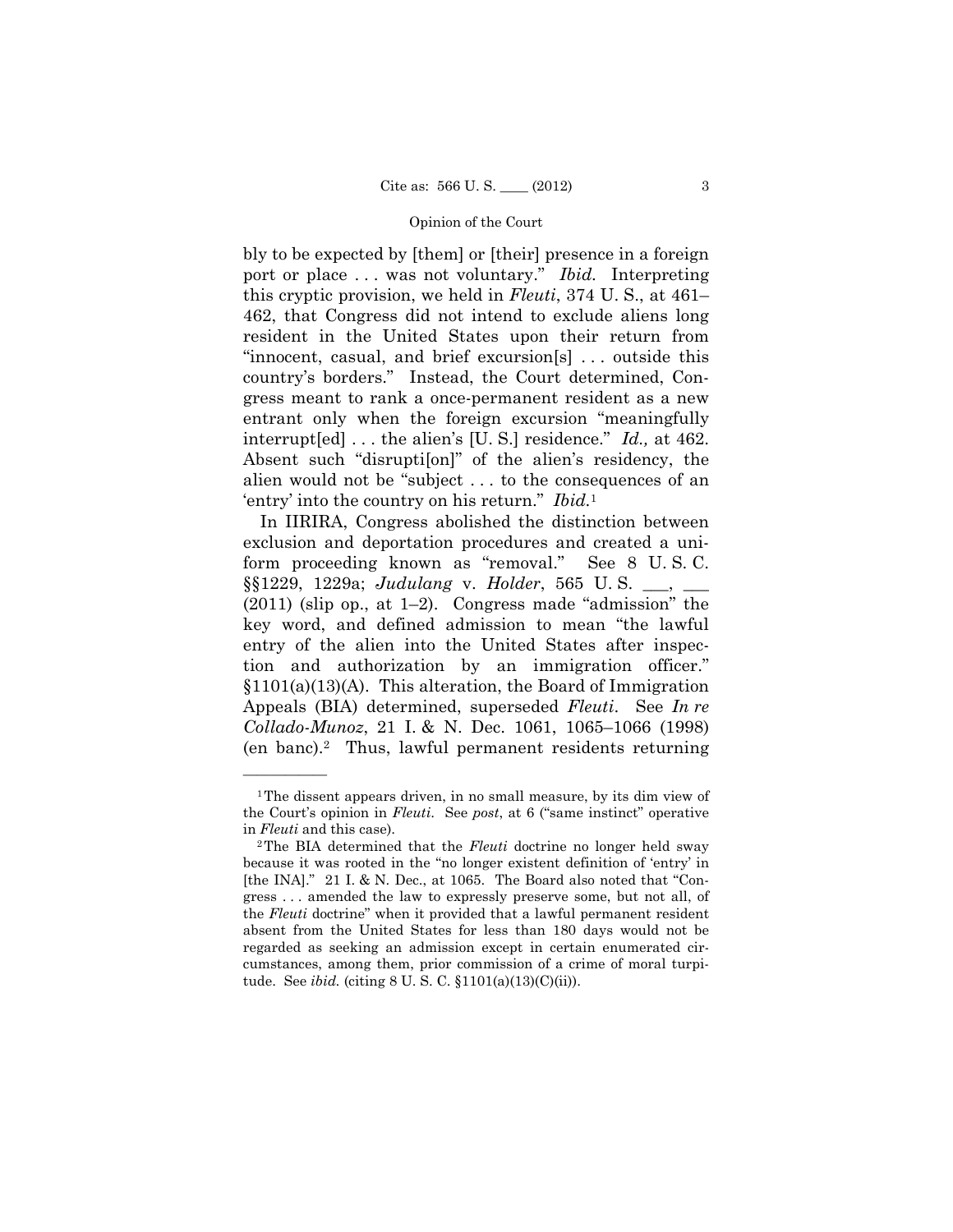post-IIRIRA, like Vartelas, may be required to "'see[k] an admission' into the United States, without regard to whether the alien's departure from the United States might previously have been ranked as 'brief, casual, and innocent' under the Fleuti doctrine." *Id.*, at 1066.

An alien seeking "admission" to the United States is subject to various requirements, see, *e.g.*, §1181(a), and cannot gain entry if she is deemed "inadmissible" on any of the numerous grounds set out in the immigration statutes, see §1182. Under IIRIRA, lawful permanent residents are regarded as seeking admission into the United States if they fall into any of six enumerated categories.  $$1101(a)(13)(C)$ . Relevant here, the fifth of these categories covers aliens who "ha[ve] committed an offense identified in section  $1182(a)(2)$  of this title."  $$1101(a)(13)(C)(v)$ . Offenses in this category include "a crime involving moral turpitude (other than a purely political offense) or an attempt or conspiracy to commit such a crime."  $§1182(a)(2)(A)(i).$ 

In sum, before IIRIRA, lawful permanent residents who had committed a crime of moral turpitude could, under the *Fleuti* doctrine, return from brief trips abroad without applying for admission to the United States. Under IIRIRA, such residents are subject to admission procedures, and, potentially, to removal from the United States on grounds of inadmissibility.3

Vartelas does not challenge the ruling in *Collado-Munoz*. We therefore assume, but do not decide, that IIRIRA's amendments to §1101(a)(13)(A) abrogated *Fleuti*. 3Although IIRIRA created a uniform removal procedure for both

excludable and deportable aliens, the list of criminal offenses that subject aliens to exclusion remains separate from the list of offenses that render an alien deportable. These lists are "sometimes overlapping and sometimes divergent." *Judulang v. Holder*, 565 U.S. (2011) (slip op., at 2). Pertinent here, although a single crime involving moral turpitude may render an alien inadmissible, it would not render her deportable. See 8 U.S.C.  $\{1182(a)(2)$  (listing excludable crimes);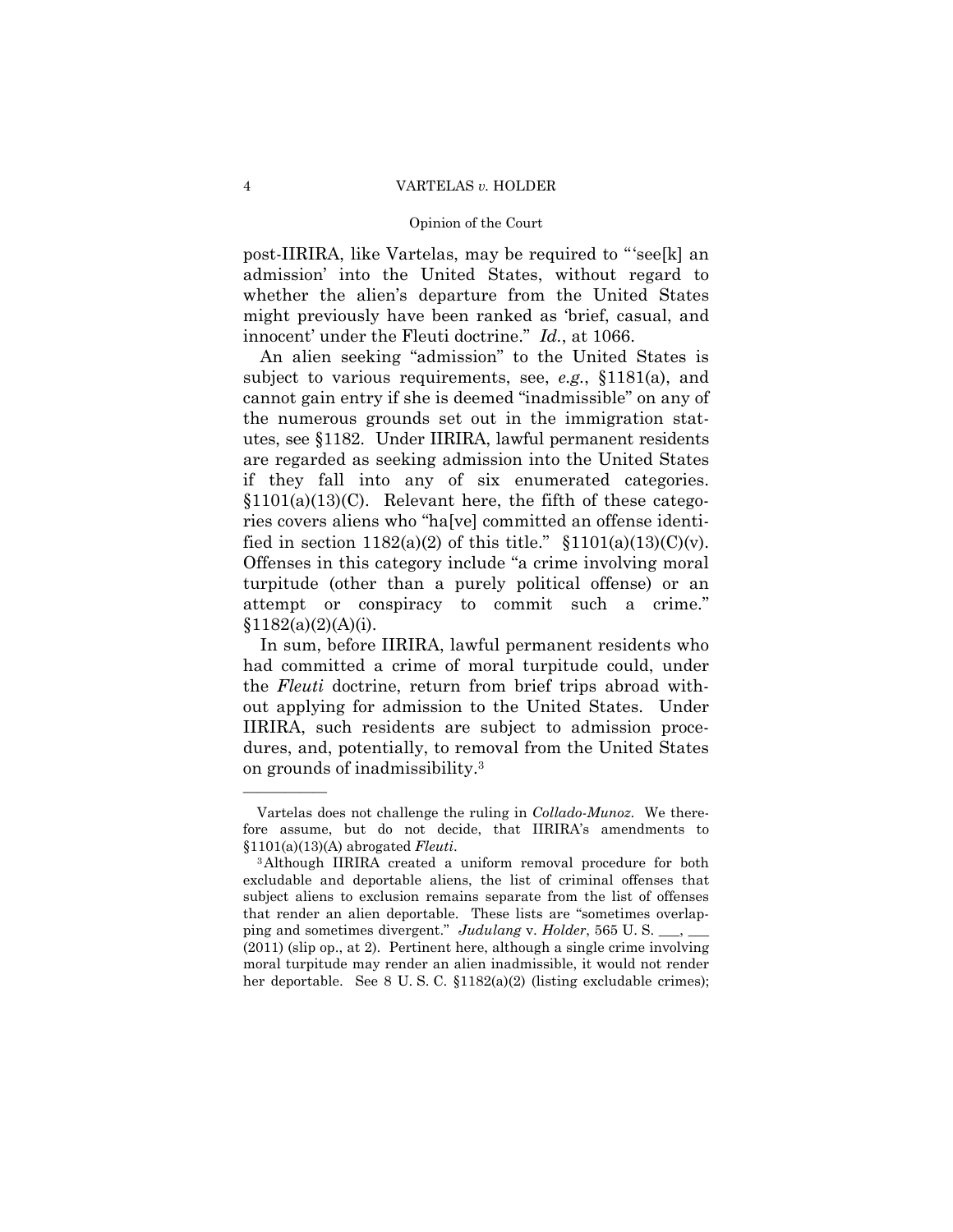### B

Panagis Vartelas, born and raised in Greece, has resided in the United States for over 30 years. Originally admitted on a student visa issued in 1979, Vartelas became a lawful permanent resident in 1989. He currently lives in the New York area and works as a sales manager for a roofing company.

In 1992, Vartelas opened an auto body shop in Queens, New York. One of his business partners used the shop's photocopier to make counterfeit travelers' checks. Vartelas helped his partner perforate the sheets into individual checks, but Vartelas did not sell the checks or receive any money from the venture. In 1994, he pleaded guilty to conspiracy to make or possess counterfeit securities, in violation of 18 U. S. C. §371. He was sentenced to four months' incarceration, followed by two years' supervised release.

Vartelas regularly traveled to Greece to visit his aging parents in the years after his 1994 conviction; even after the passage of IIRIRA in 1996, his return to the United States from these visits remained uneventful. In January 2003, however, when Vartelas returned from a week-long trip to Greece, an immigration officer classified him as an alien seeking "admission." The officer based this classification on Vartelas' 1994 conviction. See *United States ex rel. Volpe* v. *Smith*, 289 U. S. 422, 423 (1933) (counterfeiting ranks as a crime of moral turpitude).

At Vartelas' removal proceedings, his initial attorney conceded removability, and requested discretionary relief from removal under the former §212(c) of the Immigration and Nationality Act (INA). See 8 U. S. C. §1182(c) (1994 ed.) (repealed 1996). This attorney twice failed to appear for hearings and once failed to submit a requested brief. Vartelas engaged a new attorney, who continued to con-

<sup>§1227(</sup>a)(2) (listing deportable crimes).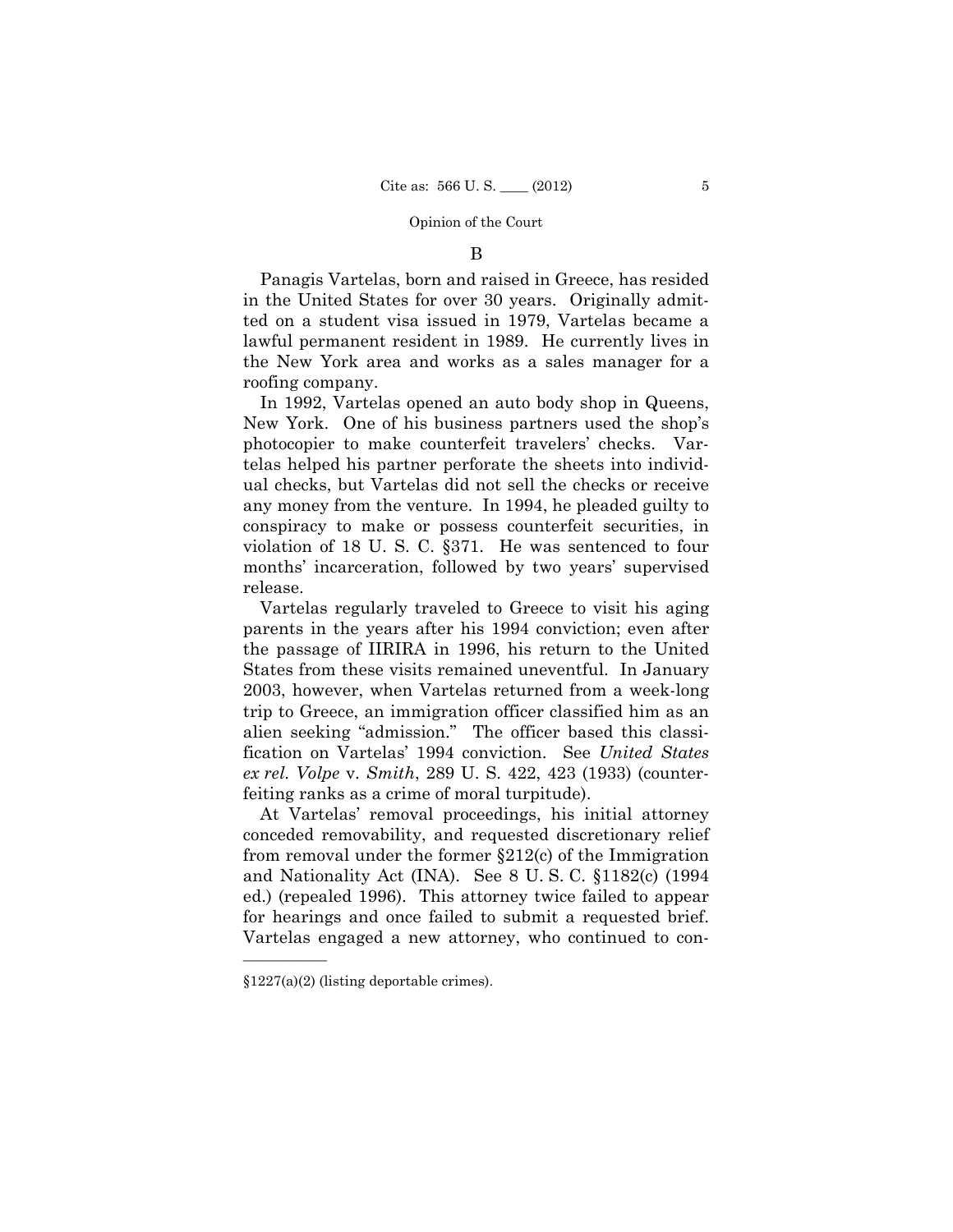#### 6 VARTELAS *v.* HOLDER

#### Opinion of the Court

cede removability and to request discretionary relief. The Immigration Judge denied the request for relief, and ordered Vartelas removed to Greece. The BIA affirmed the Immigration Judge's decision.

In July 2008, Vartelas filed with the BIA a timely motion to reopen the removal proceedings, alleging that his previous attorneys were ineffective for, among other lapses, conceding his removability. He sought to withdraw the concession of removability on the ground that IIRIRA's new "admission" provision, codified at §1101(a)(13), did not reach back to deprive him of lawful resident status based on his pre-IIRIRA conviction. The BIA denied the motion, declaring that Vartelas had not been prejudiced by his lawyers' performance, for no legal authority prevented the application of IIRIRA to Vartelas' pre-IIRIRA conduct.

The U. S. Court of Appeals for the Second Circuit affirmed the BIA's decision, agreeing that Vartelas had failed to show he was prejudiced by his attorneys' allegedly ineffective performance. Rejecting Vartelas' argument that IIRIRA operated prospectively and therefore did not govern his case, the Second Circuit reasoned that he had not relied on the prior legal regime at the time he committed the disqualifying crime. See 620 F. 3d 108, 118–120 (2010).

In so ruling, the Second Circuit created a split with two other Circuits. The Fourth and Ninth Circuits have held that the new  $$1101(a)(13)$  may not be applied to lawful permanent residents who committed crimes listed in §1182 (among them, crimes of moral turpitude) prior to IIRIRA's enactment. See *Olatunji* v. *Ashcroft*, 387 F. 3d 383 (CA4 2004); *Camins* v. *Gonzales*, 500 F. 3d 872 (CA9 2007). We granted certiorari, 564 U. S. \_\_\_ (2011), to resolve the conflict among the Circuits.

As earlier explained, see *supra*, at 2–4, pre-IIRIRA, a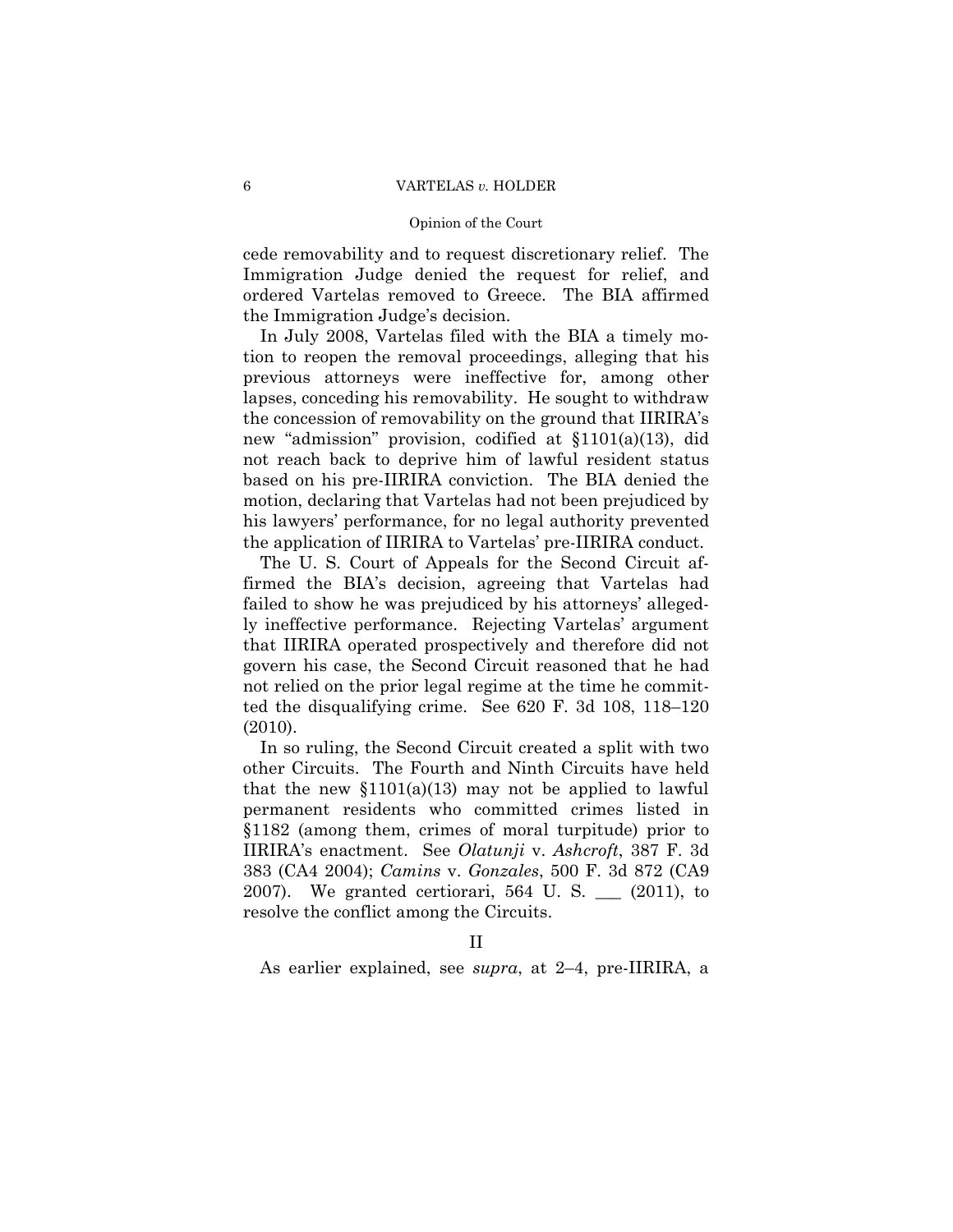resident alien who once committed a crime of moral turpitude could travel abroad for short durations without jeopardizing his status as a lawful permanent resident. Under IIRIRA, on return from foreign travel, such an alien is treated as a new arrival to our shores, and may be removed from the United States. Vartelas does not question Congress' authority to restrict reentry in this manner. Nor does he contend that Congress could not do so retroactively. Instead, he invokes the principle against retroactive legislation, under which courts read laws as prospective in application unless Congress has unambiguously instructed retroactivity. See *Landgraf* v. *USI Film Products*, 511 U. S. 244, 263 (1994).

The presumption against retroactive legislation, the Court recalled in *Landgraf*, "embodies a legal doctrine centuries older than our Republic." *Id*., at 265. Several provisions of the Constitution, the Court noted, embrace the doctrine, among them, the *Ex Post Facto* Clause, the Contract Clause, and the Fifth Amendment's Due Process Clause. *Id*., at 266. Numerous decisions of this Court repeat the classic formulation Justice Story penned for determining when retrospective application of a law would collide with the doctrine. It would do so, Story stated, when such application would "tak[e] away or impai[r] vested rights acquired under existing laws, or creat[e] a new obligation, impos[e] a new duty, or attac[h] a new disability, in respect to transactions or considerations already past." *Society for Propagation of Gospel* v. *Wheeler*, 22 F. Cas. 756, 767 (No. 13,156) (CC NH 1814). See, *e.g*., *INS* v. *St. Cyr*, 533 U. S. 289, 321 (2001) (invoking Story's formulation); *Hughes Aircraft Co.* v. *United States ex rel. Schumer*, 520 U. S. 939, 947 (1997); *Landgraf*, 511 U. S., at 283.4

<sup>4</sup>The dissent asserts that Justice Story's opinion "bear[s] no relation to the presumption against retroactivity." *Post*, at 6. That is a bold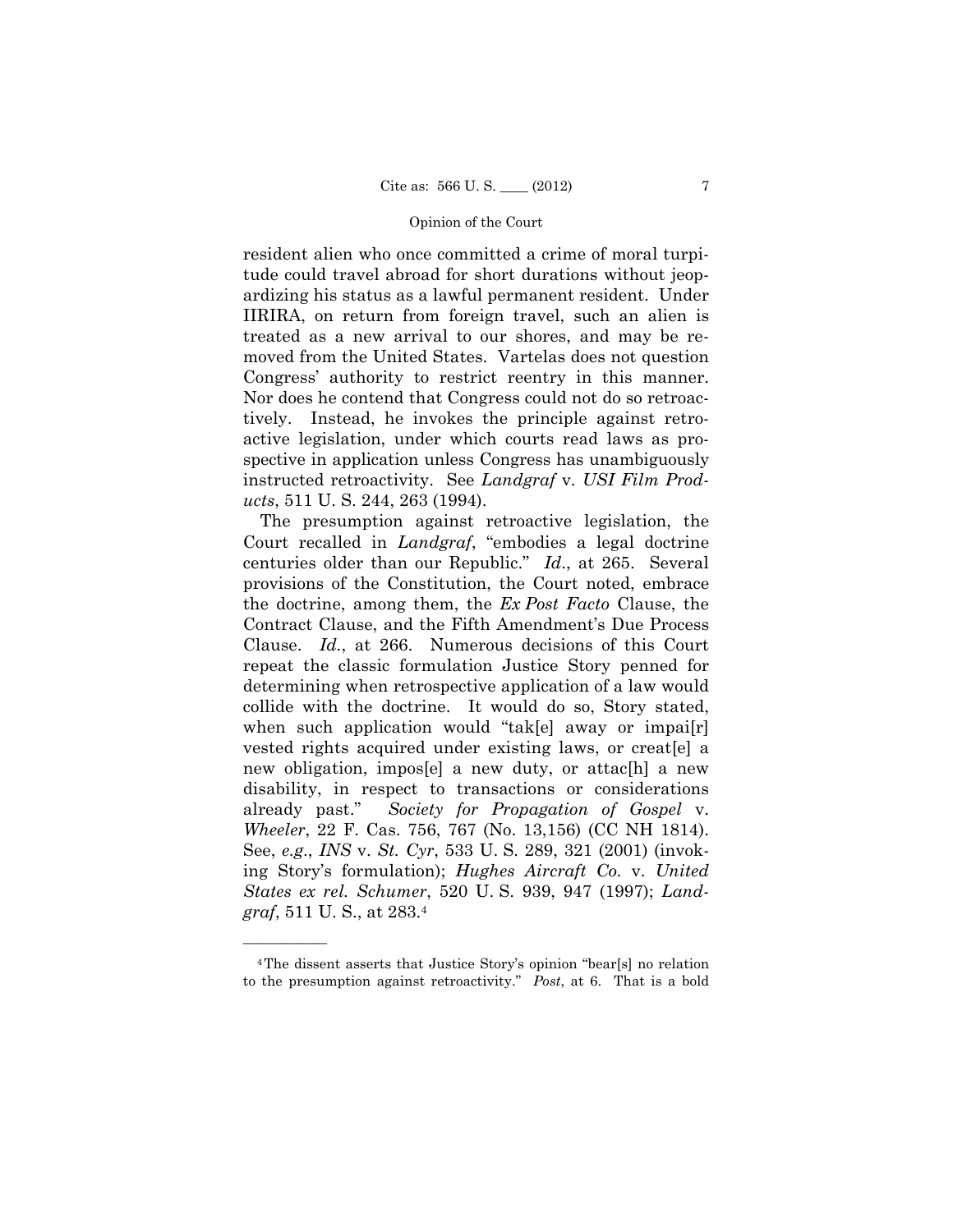### 8 VARTELAS *v.* HOLDER

#### Opinion of the Court

 "would have retroactive effect" Congress did not authorize. Vartelas urges that applying IIRIRA to him, rather than the law that existed at the time of his conviction, would attach a "new disability," effectively a ban on travel outside the United States, "in respect to [events] . . . already past," *i.e*., his offense, guilty plea, conviction, and punishment, all occurring prior to the passage of IIRIRA. In evaluating Vartelas' argument, we note first a matter not disputed by the Government: Congress did not expressly prescribe the temporal reach of the IIRIRA provision in question, 8 U. S. C. §1101(a)(13). See *Landgraf*, 511 U. S., at 280 (Court asks first "whether Congress has expressly prescribed  $[new \S1101(a)(13)\S]$  proper reach"); Brief for Respondent 11 (Court's holding in *INS* v. *St. Cyr*, 533 U. S., at 317–320, "compels the conclusion that Congress has not 'expressly prescribed the statute's proper reach'" (quoting *Landgraf*, 511 U. S., at 280)).5 Several other provisions of IIRIRA, in contrast to §1101(a)(13), expressly direct retroactive application, *e.g*., 8 U. S. C. §1101(a)(43) (IIRIRA's amendment of the "aggravated felony" definition applies expressly to "conviction[s] . . . entered before, on, or after" the statute's enactment date (internal quotation marks omitted)). See *St. Cyr*, 533 U. S., at 319–320, and n. 43 (setting out further examples). Accordingly, we proceed to the dispositive question whether, as Vartelas maintains, application of IIRIRA's travel restraint to him See *Landgraf*, 511 U. S., at 280.

Vartelas presents a firm case for application of the antiretroactivity principle. Neither his sentence, nor the

statement in view of this Court's many references to Justice Story's formulation in cases involving the presumption that statutes operate only prospectively in the absence of a clear congressional statement to the contrary.<br><sup>5</sup> In *St. Cyr*, 533 U.S., at 317–320, we rejected the Government's

contention that Congress directed retroactive application of IIRIRA in its entirety.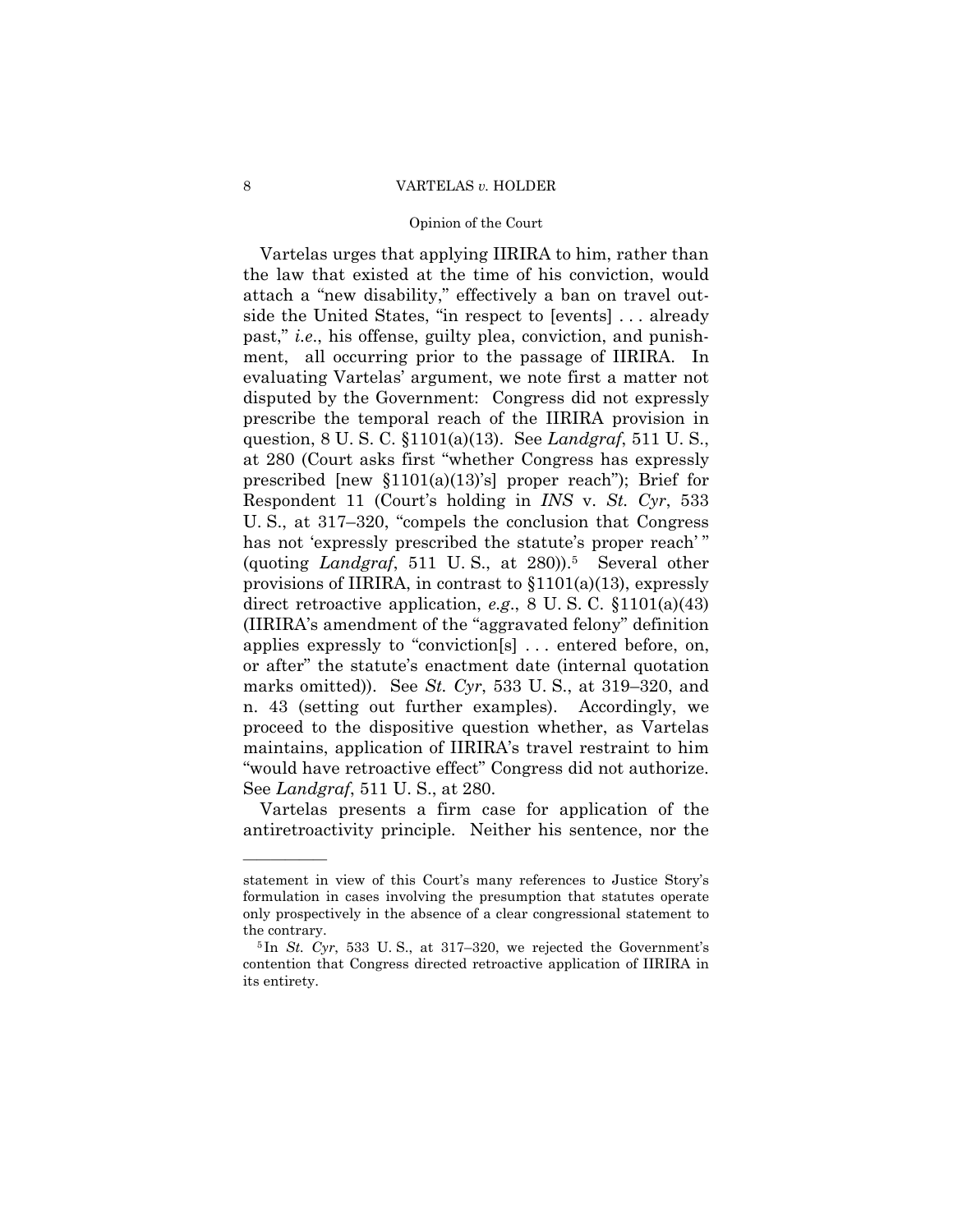immigration law in effect when he was convicted and sentenced, blocked him from occasional visits to his parents in Greece. Current  $$1101(a)(13)(C)(v)$ , if applied to him, would thus attach "a new disability" to conduct over and done well before the provision's enactment.

Beyond genuine doubt, we note, the restraint  $$1101(a)(13)(C)(v)$  places on lawful permanent residents like Vartelas ranks as a "new disability." Once able to journey abroad to fulfill religious obligations, attend funerals and weddings of family members, tend to vital financial interests, or respond to family emergencies, permanent residents situated as Vartelas is now face potential banishment. We have several times recognized the severity of that sanction. See, *e.g., Padilla* v. *Kentucky*, 559 U. S.  $\_\_\_\_\_\_\_\_\_\_$  (2010) (slip op., at 8–9, 16).

It is no answer to say, as the Government suggests, that Vartelas could have avoided any adverse consequences if he simply stayed at home in the United States, his residence for 24 years prior to his 2003 visit to his parents in Greece. See Brief in Opposition 13 (Vartelas "could have avoided the application of the statute . . . [by] refrain[ing] from departing from the United States (or from returning to the United States)."); *post*, at 3. Loss of the ability to travel abroad is itself a harsh penalty, $6$  made all the more devastating if it means enduring separation from close family members living abroad. See Brief for Asian American Justice Center et al. as *Amici Curiae* 16–23 (describing illustrative cases). We have rejected arguments for retroactivity in similar cases, and in cases in which the

 *State*, 378 U. S. 500, 519–520 (1964) (Douglas, J., concurring) (right to 6See *Kent* v. *Dulles*, 357 U. S. 116, 126 (1958) ("Freedom of movement across frontiers . . . may be as close to the heart of the individual as the choice of what he eats, or wears, or reads."); *Aptheker* v. *Secretary of*  travel, "at home and abroad, is important for . . . business[,] . . . cultural, political, and social activities—for all the commingling which gregarious man enjoys").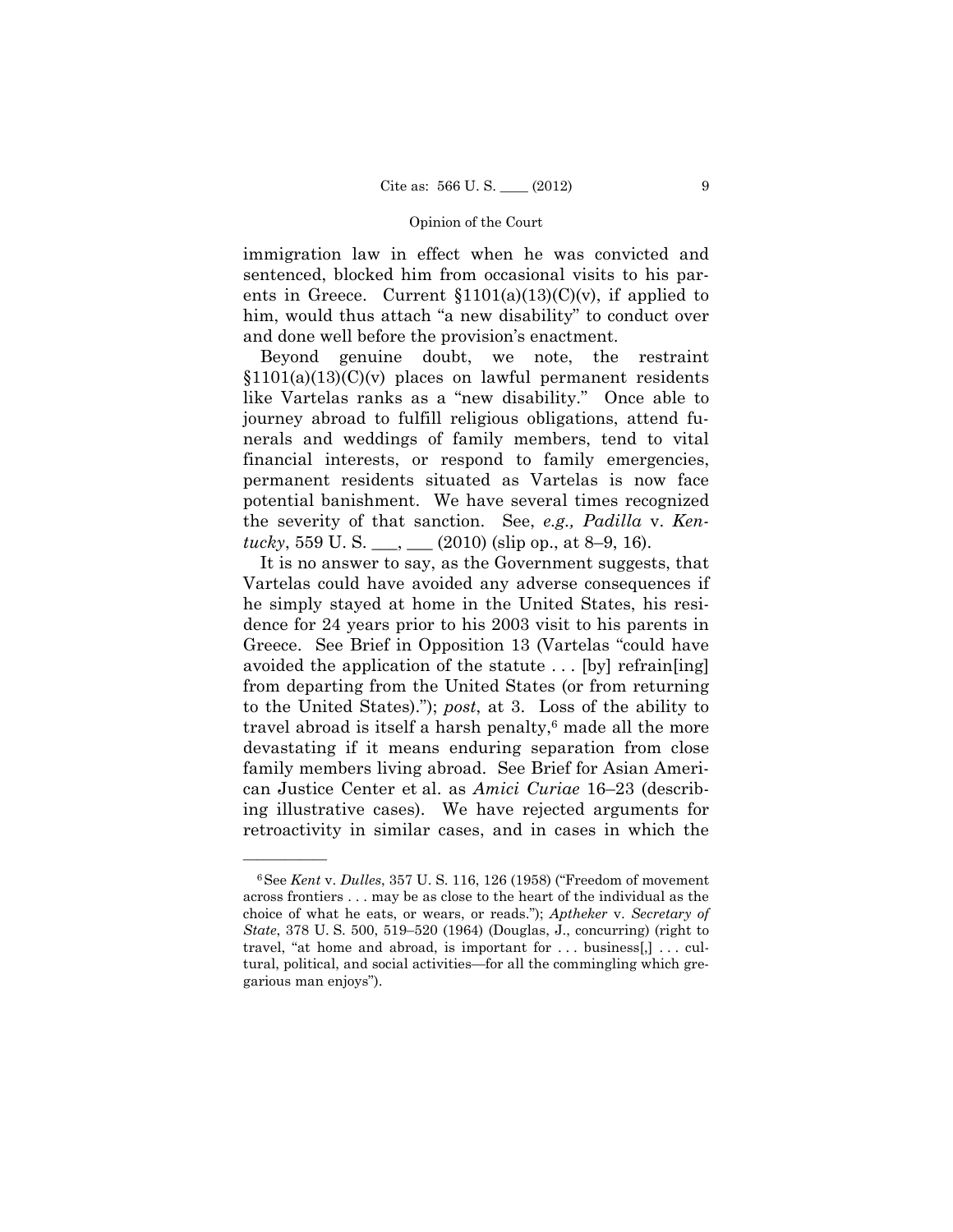loss at stake was less momentous.

 In *Chew Heong* v. *United States*, 112 U. S. 536 (1884), a pathmarking decision, the Court confronted the "Chinese Restriction Act," which barred Chinese laborers from reentering the United States without a certificate issued on their departure. The Court held the reentry bar inapplicable to aliens who had left the country prior to the Act's passage and tried to return afterward without a certificate. The Act's text, the Court observed, was not "so clear and positive as to leave no room to doubt [retroactive application] was the intention of the legislature." *Id*., at 559.

In *Landgraf*, the question was whether an amendment to Title VII's ban on employment discrimination authorizing compensatory and punitive damages applied to preenactment conduct. The Court held it did not. No doubt the complaint against the employer charged discrimination that violated the Act at the time it occurred. But compensatory and punitive damages were not then available remedies. The later provision for such damages, the Court determined, operated prospectively only, and did not apply to employers whose discriminatory conduct occurred prior to the amendment. See 511 U. S., at 280– 286. And in *Hughes Aircraft*, the Court held that a provision removing an affirmative defense to *qui tam* suits did not apply to pre-enactment fraud. As in *Landgraf*, the provision attached "a new disability" to past wrongful conduct and therefore could not apply retrospectively unless Congress clearly manifested such an intention. *Hughes Aircraft*, 520 U. S., at 946–950.

Most recently, in *St. Cyr*, the Court took up the case of an alien who had entered a plea to a deportable offense. At the time of the plea, the alien was eligible for discretionary relief from deportation. IIRIRA, enacted after entry of the plea, removed that eligibility. The Court held that the IIRIRA provision in point could not be applied to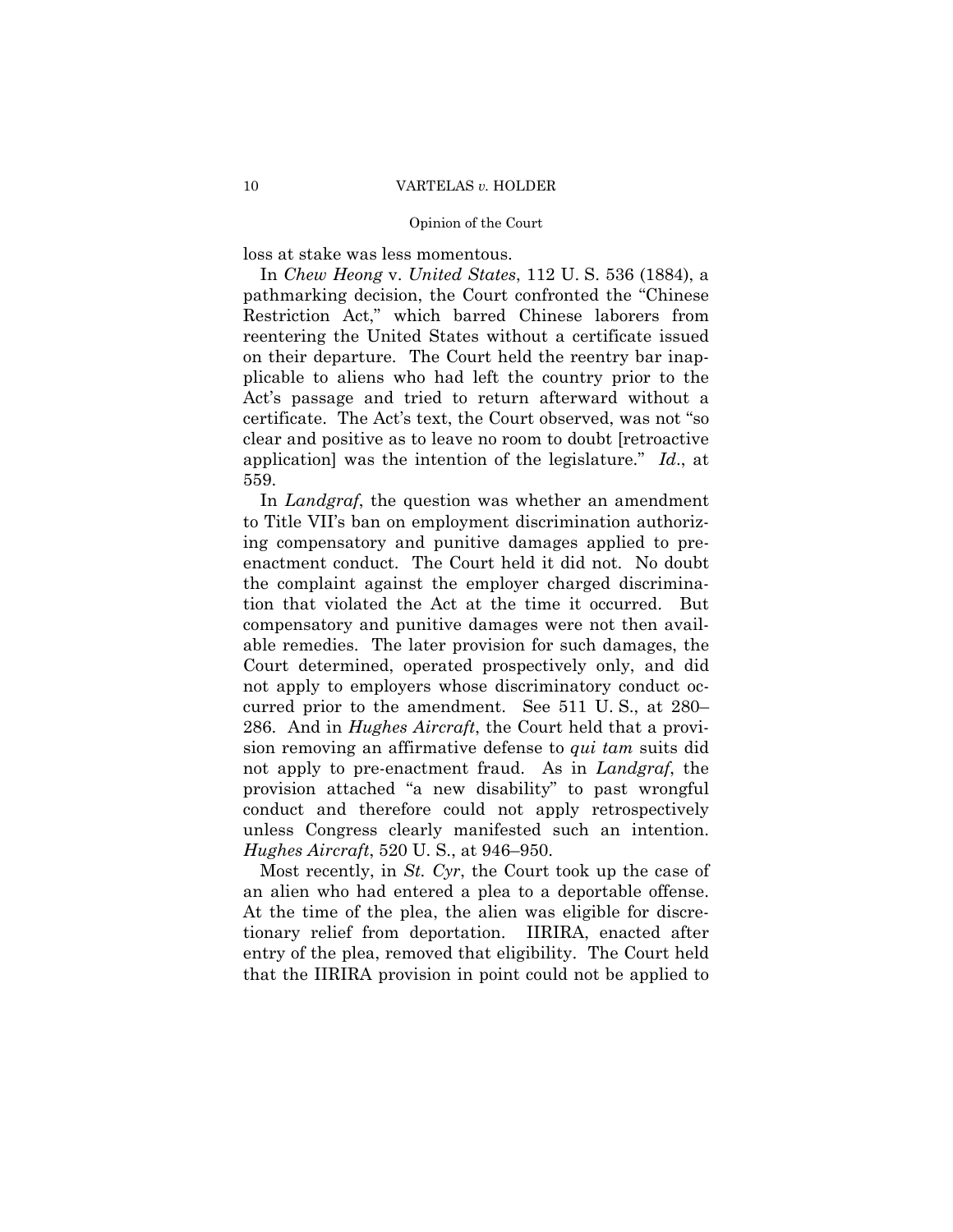the alien, for it attached a "new disability" to the guilty plea and Congress had not instructed such a result. 533 U. S., at 321–323.

# III

The Government, echoed in part by the dissent, argues that no retroactive effect is involved in this case, for the Legislature has not attached any disability to past conduct. Rather, it has made the relevant event the alien's post-IIRIRA act of returning to the United States. See Brief for Respondent 19–20; *post*, at 3. We find this argument disingenuous. Vartelas' return to the United States occasioned his treatment as a new entrant, but the reason for the "new disability" imposed on him was not his lawful foreign travel. It was, indeed, his conviction, pre-IIRIRA, of an offense qualifying as one of moral turpitude. That past misconduct, in other words, not present travel, is the wrongful activity Congress targeted in  $$1101(a)(13)(C)(v)$ .

The Government observes that lower courts have upheld Racketeer Influenced and Corrupt Organizations Act prosecutions that encompassed pre-enactment conduct. See Brief for Respondent 18 (citing *United States* v. *Brown*, 555 F. 2d 407, 416–417 (CA5 1977), and *United States* v. *Campanale*, 518 F. 2d 352, 364–365 (CA9 1975) *(per curiam)*). But those prosecutions depended on criminal activity, *i.e.*, an act of racketeering occuring *after* the provision's effective date. Section  $1101(a)(13)(C)(v)$ , in contrast, does not require any showing of criminal conduct postdating IIRIRA's enactment.

*Fernandez-Vargas* v. *Gonzales*, 548 U. S. 30 (2006), featured by the Government and the dissent, Brief for Respondent 17, 36–37; *post*, at 3, is similarly inapposite. That case involved 8 U. S. C. §1231(a)(5), an IIRIRA addition, which provides that an alien who reenters the United States after having been removed can be removed again under the same removal order. We held that the provision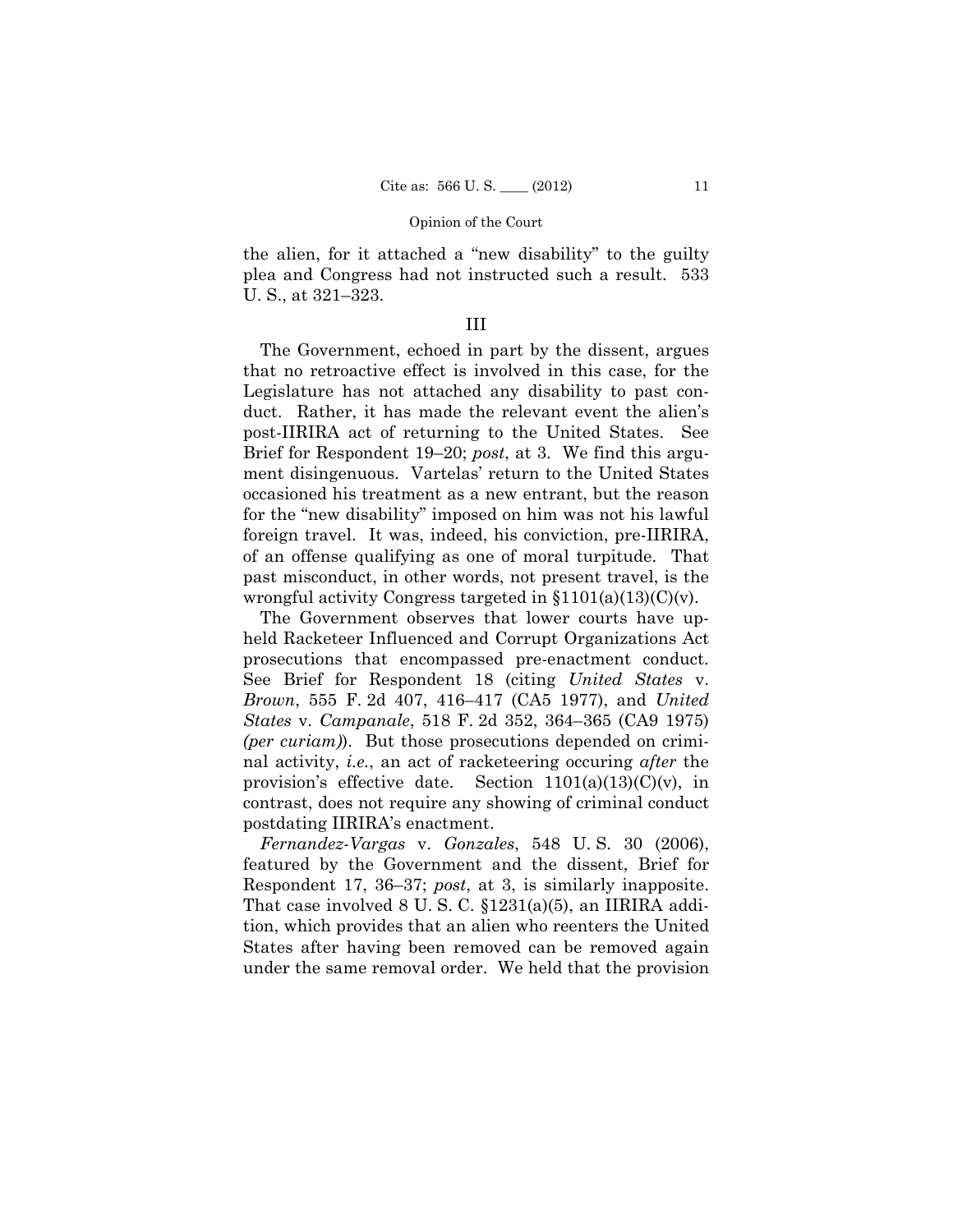#### 12 VARTELAS *v.* HOLDER

#### Opinion of the Court

could be applied to an alien who reentered illegally before IIRIRA's enactment. Explaining the Court's decision, we said: "[T]he conduct of remaining in the country . . . is the predicate action; the statute applies to stop *an indefinitely continuing violation* .... It is therefore the alien's choice *to continue his illegal presence* . . . *after* the effective date of the new la[w] that subjects him to the new . . . legal regime, not a past act that he is helpless to undo." 548 U. S., at 44 (emphasis added). Vartelas, we have several times stressed, engaged in no criminal activity after IIRIRA's passage. He simply took a brief trip to Greece, anticipating a return without incident as in past visits to his parents. No "indefinitely continuing" crime occurred; instead, Vartelas was apprehended because of a pre-IIRIRA crime he was "helpless to undo." *Ibid*.

The Government further refers to lower court decisions in cases involving 18 U. S. C. §922(g), which prohibits the possession of firearms by convicted felons. Brief for Respondent 18–19 (citing *United States* v. *Pfeifer*, 371 F. 3d 430, 436 (CA8 2004), and *United States* v. *Hemmings*, 258 F. 3d 587, 594 (CA7 2001)). "[L]ongstanding prohibitions on the possession of firearms by felons," *District of Columbia* v. *Heller*, 554 U. S. 570, 626 (2008), however, target a present danger, *i.e*., the danger posed by felons who bear arms. See, *e.g*., *Pfeifer*, 371 F. 3d, at 436 (hazardous conduct that statute targets "occurred after enactment of the statute"); Omnibus Crime Control and Safe Streets Act of 1968, §1201, 82 Stat. 236 (noting hazards involved when felons possess firearms).7

<sup>7</sup>The dissent, see *post*, at 6, notes two statutes of the same genre: laws prohibiting persons convicted of a sex crime against a victim under 16 years of age from working in jobs involving frequent contact with minors, and laws prohibiting a person "who has been adjudicated as a mental defective or who has been committed to a mental institution" from possessing guns, 18 U.S.C.  $\S 922(g)(4)$ . The dissent is correct that these statutes do not operate retroactively. Rather, they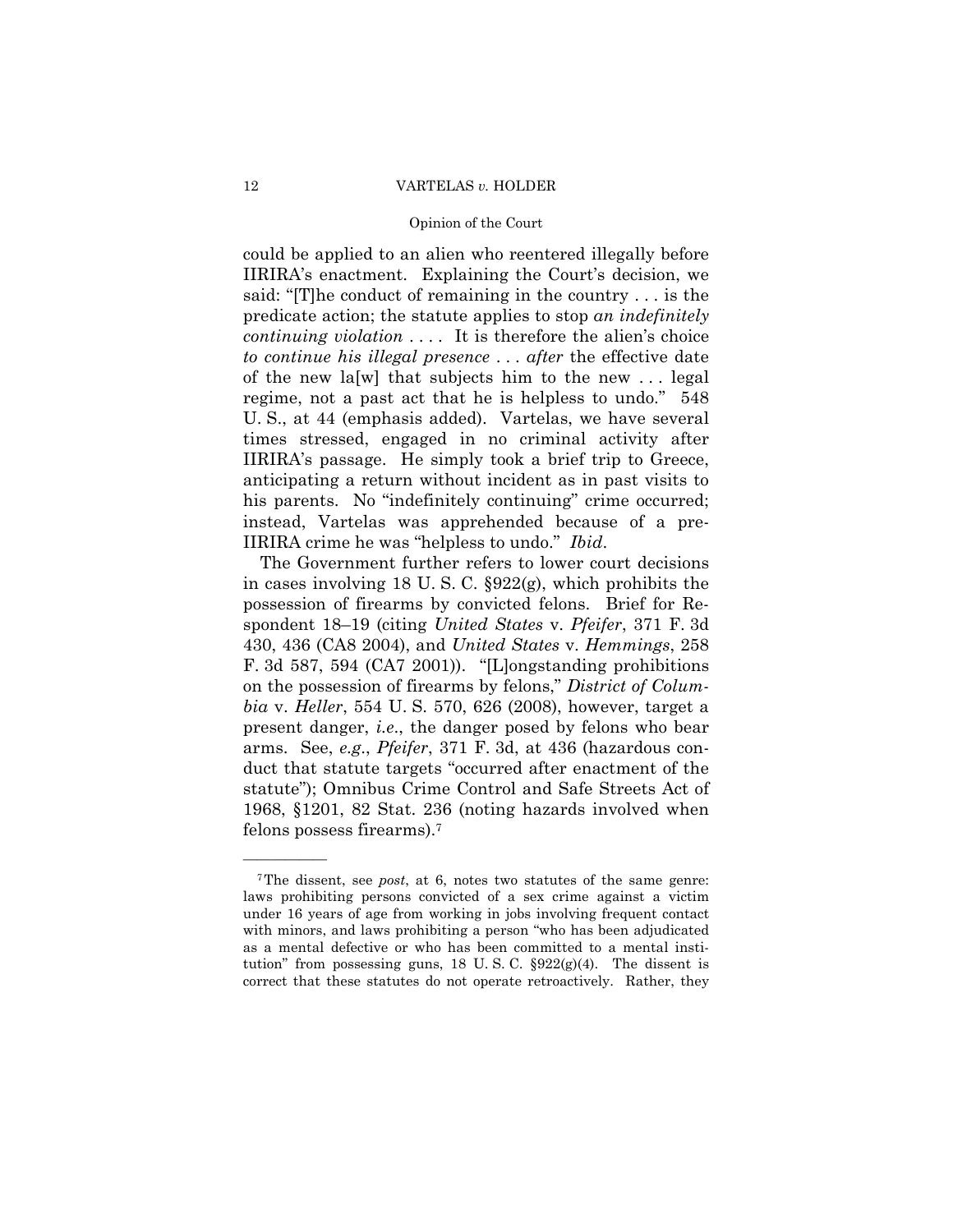Nor do recidivism sentencing enhancements support the Government's position. Enhanced punishment imposed for the later offense "'is not to be viewed as . . . [an] additional penalty for the earlier crimes,' but instead, as a 'stiffened penalty for the latest crime, which is considered to be an aggravated offense because [it is] a repetitive one.'" *Witte* v. *United States*, 515 U. S. 389, 400 (1995) (quoting *Gryger* v. *Burke*, 334 U. S. 728, 732 (1948)). In Vartelas' case, however, there is no "aggravated . . . repetitive" offense. There is, in contrast, no post-IIRIRA criminal offense at all. Vartelas' travel abroad and return are "innocent" acts, see *Fleuti*, 374 U. S., at 462, burdened only because of his pre-IIRIRA offense.

In sum, Vartelas' brief trip abroad post-IIRIRA involved no criminal infraction. IIRIRA disabled him from leaving the United States and returning as a lawful permanent resident. That new disability rested not on any continuing criminal activity, but on a single crime committed years before IIRIRA's enactment. The antiretroactivity principle instructs against application of the new proscription to render Vartelas a first-time arrival at the country's gateway.

address dangers that arise postenactment: sex offenders with a history of child molestation working in close proximity to children, and mentally unstable persons purchasing guns. The act of flying to Greece, in contrast, does not render a lawful permanent resident like Vartelas hazardous. Nor is it plausible that Congress' solution to the problem of dangerous lawful permanent residents would be to pass a law that would deter such persons from ever leaving the United States.

As for student loans, it is unlikely that the provision noted by the dissent, 20 U. S. C. §1091(r), would raise retroactivity questions in the first place. The statute has a prospective thrust. It concerns "[s]uspension of eligibility" when a student receiving a college loan commits a drug crime. The suspension runs "from the date of th[e] conviction" for specified periods, *e.g.*, two years for a second offense of possession. Moreover, eligibility may be restored before the period of ineligibility ends if the student establishes, under prescribed criteria, his rehabilitation.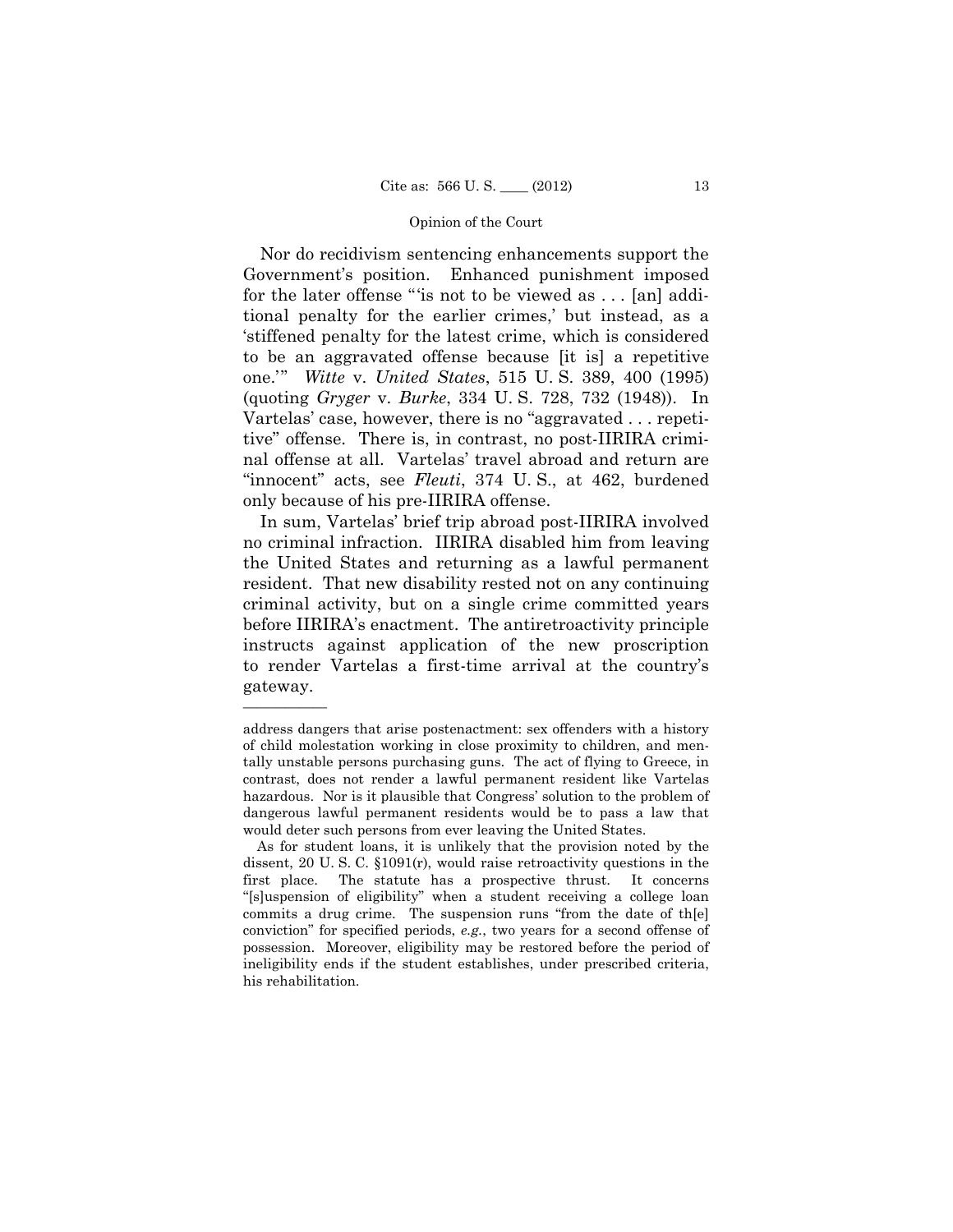## IV

The Second Circuit homed in on the words "committed an offense" in  $$1101(a)(13)(C)(v)$  in determining that the change IIRIRA wrought had no retroactive effect. 620 F. 3d, at 119–121. It matters not that Vartelas may have relied on the prospect of continuing visits to Greece in deciding to plead guilty, the court reasoned. "[I]t would border on the absurd," the court observed, "to suggest that Vartelas committed his counterfeiting crime in reliance on the immigration laws." *Id*., at 120. This reasoning is doubly flawed.

As the Government acknowledges, "th[is] Court has not required a party challenging the application of a statute to show [he relied on prior law] in structuring his conduct." Brief for Respondent 25–26. In *Landgraf*, for example, the issue was the retroactivity of compensatory and punitive damages as remedies for employment discrimination. "[C]oncerns of . . . upsetting expectations are attenuated in the case of intentional employment discrimination," the Court noted, for such discrimination "has been unlawful for more than a generation." 511 U. S., at 282, n. 35. But "[e]ven when the conduct in question is morally reprehensible or illegal," the Court added, "a degree of unfairness is inherent whenever the law imposes additional burdens based on conduct that occurred in the past." *Id.*, at 283, n. 35. And in *Hughes Aircraft*, the Court found that Congress' 1986 removal of a defense to a *qui tam* action did not apply to pre-1986 conduct in light of the presumption against retroactivity. 520 U. S., at 941–942.8 As in *Land-*

 the action is brought by the Government or by a *qui tam* relator." 520 8The deleted defense permitted *qui tam* defendants to escape liability if the information on which a private plaintiff (relator) relied was already in the Government's possession. Detrimental reliance was hardly apparent, for the Government, both before and after the statutory change, could bring suit with that information, and "the monetary liability faced by [a False Claims Act] defendant is the same whether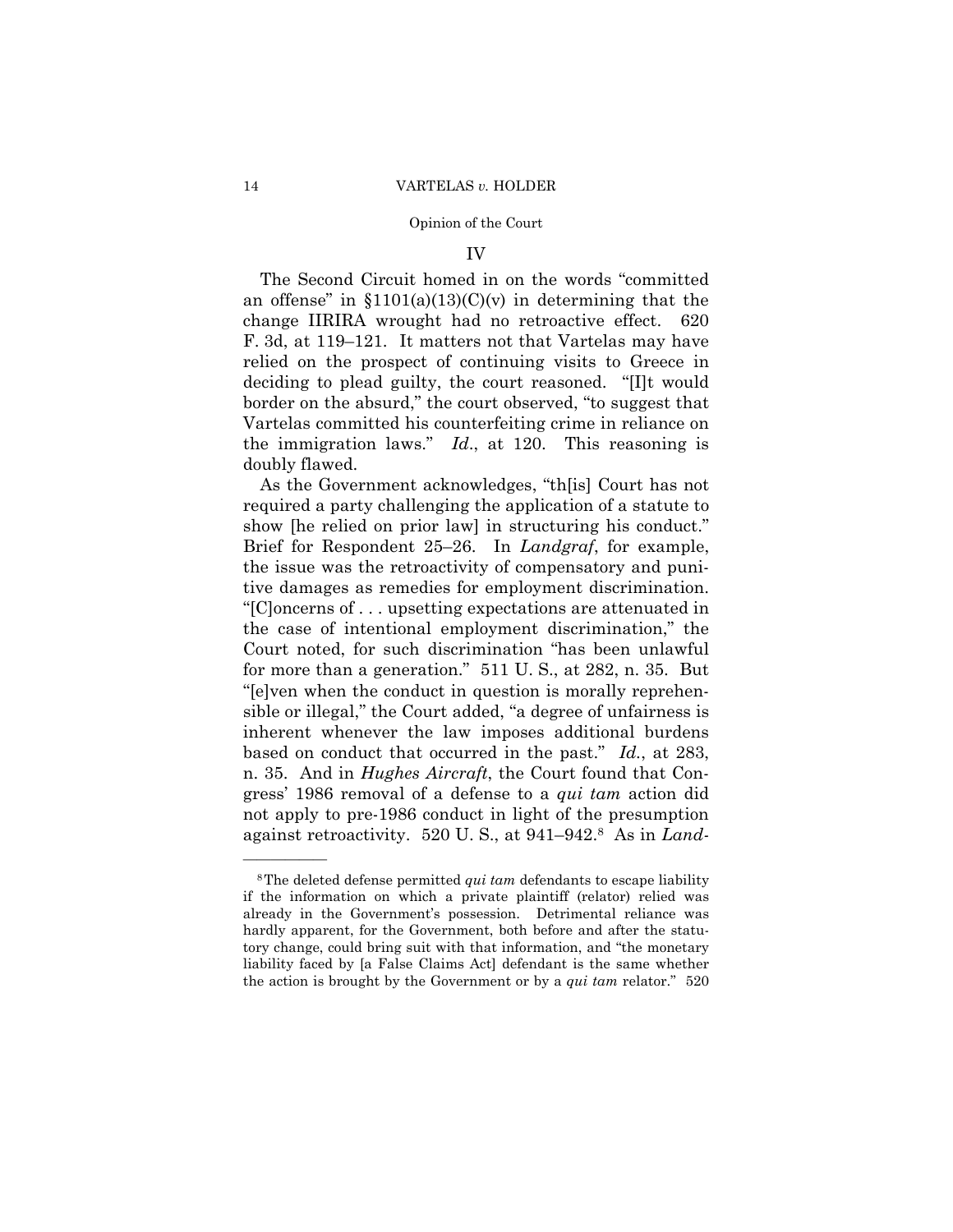*graf*, the relevant conduct (submitting a false claim) had been unlawful for decades. See 520 U. S., at 947.

The operative presumption, after all, is that Congress intends its laws to govern prospectively only. See *supra*, at 7. "It is a strange 'presumption,' " the Third Circuit commented, "that arises only on . . . a showing [of] actual reliance." *Ponnapula* v. *Ashcroft*, 373 F. 3d 480, 491 (2004). The essential inquiry, as stated in *Landgraf*, 511 U. S., at 269–270, is "whether the new provision attaches new legal consequences to events completed before its enactment." That is just what occurred here.

In any event, Vartelas likely relied on then-existing immigration law. While the presumption against retroactive application of statutes does not require a showing of detrimental reliance, see *Olatunji*, 387 F. 3d, at 389–395, reasonable reliance has been noted among the "familiar considerations" animating the presumption, see *Landgraf*, 511 U. S., at 270 (presumption reflects "familiar considerations of fair notice, reasonable reliance, and settled expectations"). Although not a necessary predicate for invoking the antiretroactivity principle, the likelihood of reliance on prior law strengthens the case for reading a newly enacted law prospectively. See *Olatunji*, 387 F. 3d, at 393 (discussing *St. Cyr*).

*St. Cyr* is illustrative. That case involved a lawful permanent resident who pleaded guilty to a criminal charge that made him deportable. Under the immigration law in effect when he was convicted, he would have been eligible to apply for a waiver of deportation. But his removal proceeding was commenced after Congress, in IIRIRA, withdrew that dispensation. Disallowance of discretionary waivers, the Court recognized, "attache[d] a new disability, in respect to transactions or considerations already past." 533 U. S., at 321 (internal quotation marks omit-

<sup>——————</sup>  U. S., at 948.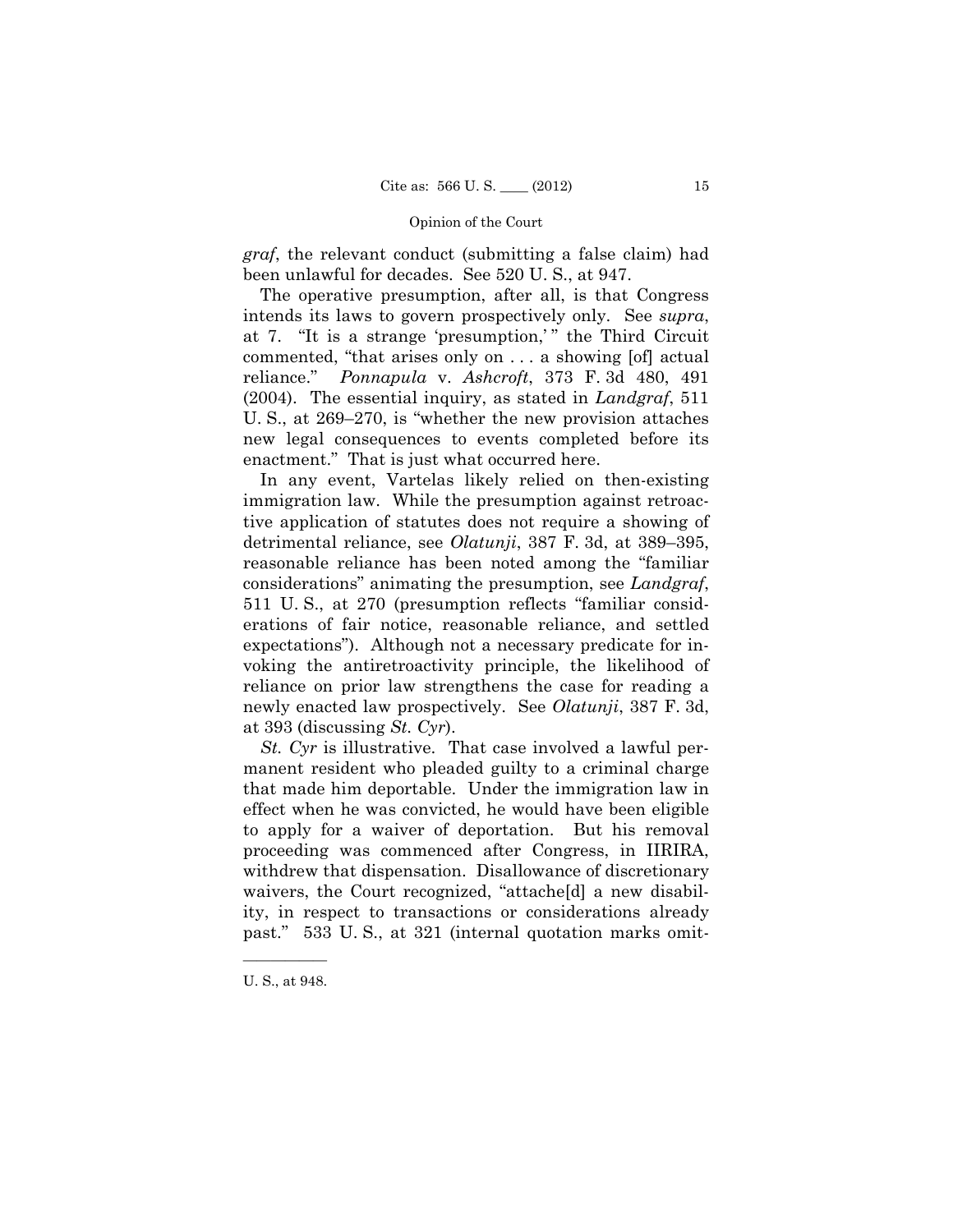### 16 VARTELAS *v.* HOLDER

#### Opinion of the Court

ted). Aliens like St. Cyr, the Court observed, "almost certainly relied upon th[e] likelihood [of receiving discretionary relief] in deciding [to plead guilty, thereby] forgo[ing] their right to a trial." *Id*., at 325.9 Hence, applying the IIRIRA withdrawal to St. Cyr would have an "obvious and severe retroactive effect." *Ibid*. Because Congress made no such intention plain, *ibid.*, n. 55, we held that the prior law, permitting relief from deportation, governed St. Cyr's case.

As to retroactivity, one might think Vartelas' case even easier than St. Cyr's. St. Cyr could seek the Attorney General's *discretionary* dispensation. Vartelas, under *Fleuti*, was free, without seeking an official's permission, to make trips of short duration to see and assist his parents in Greece.10 The Second Circuit thought otherwise, compounding its initial misperception (treating reliance as essential to application of the antiretroactivity principle). The deportation provision involved in *St. Cyr*, 8 U. S. C. §1229b(a)(3), referred to the alien's "convict[ion]" of a crime, while the statutory words *sub judice* in Vartelas' case were "committed an offense."  $$1101(a)(13)(C)(v)$ ; see *supra*, at 12–13.11 The practical difference, so far as retro-

words are "identified in section  $1182(a)(2)$ ." That section refers to "any

 any potential jail sentence." *Ibid*. (internal quotation marks omitted). <sup>9</sup> "There can be little doubt," the Court noted in *St. Cyr*, "that, as a general matter, alien defendants considering whether to enter into a plea agreement are acutely aware of the immigration consequences of their convictions." 533 U. S., at 322. Indeed, "[p]reserving [their] right to remain in the United States may be more important to [them] than See *Padilla* v. *Kentucky*, 559 U.S. \_\_, \_\_ (2010) (slip op., at 9-11) (holding that counsel has a duty under the Sixth Amendment to inform a noncitizen defendant that his plea would make him eligible for deportation).  $10\text{Armed}$  with knowledge that a guilty plea would preclude travel

abroad, aliens like Vartelas might endeavor to negotiate a plea to a nonexcludable offense—in Vartelas' case, *e.g*., possession of counterfeit securities—or exercise a right to trial.<br><sup>11</sup>After the words "committed an offense," §1101(a)(13)(C)(v)'s next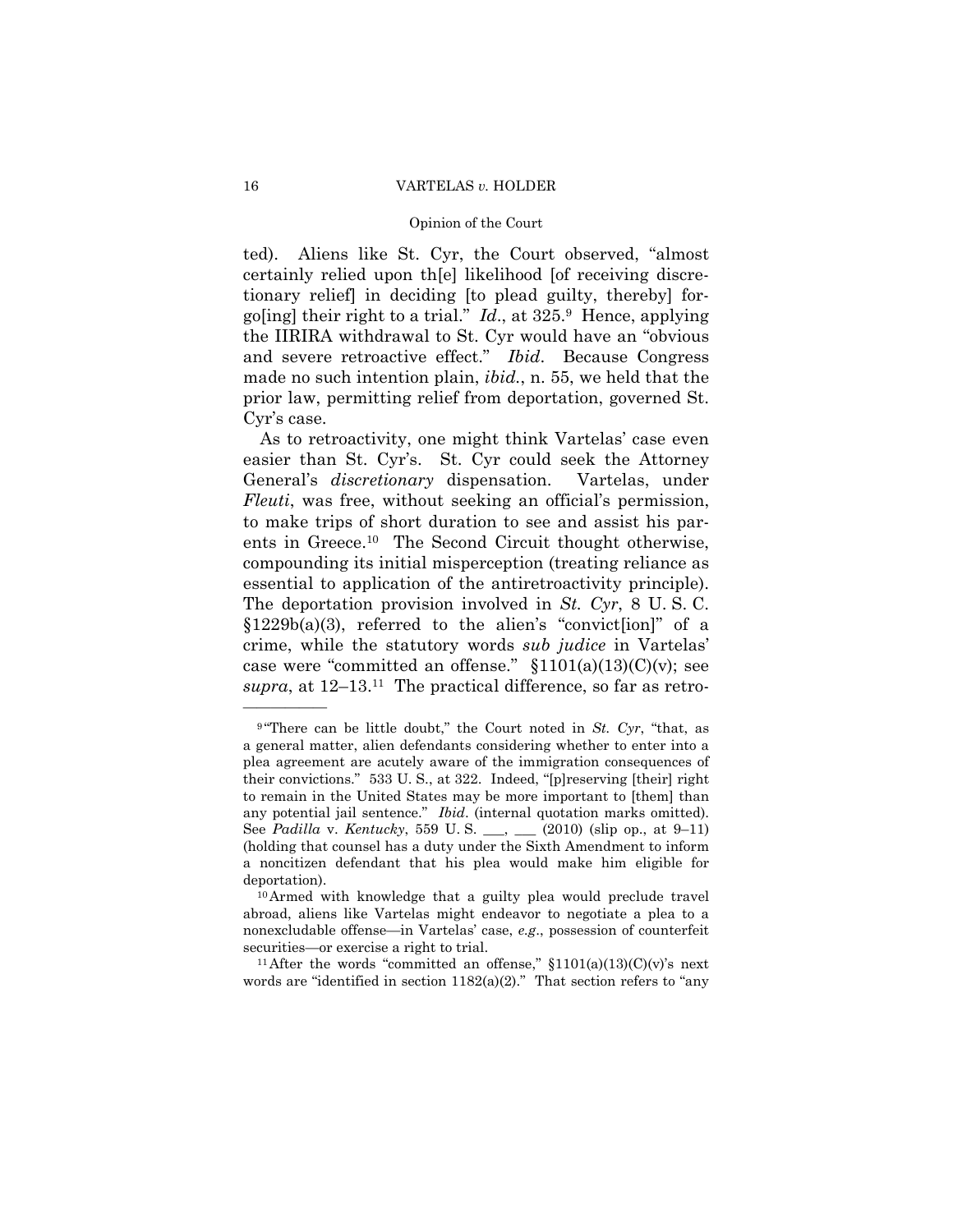activity is concerned, escapes from our grasp. Ordinarily, to determine whether there is clear and convincing evidence that an alien has committed a qualifying crime, the immigration officer at the border would check the alien's records for a conviction. He would not call into session a piepowder court<sup>12</sup> to entertain a plea or conduct a trial.

Satisfied that Vartelas' case is at least as clear as St. Cyr's for declining to apply a new law retroactively, we hold that *Fleuti* continues to govern Vartelas' short-term travel.

\* \* \*

For the reasons stated, the judgment of the Court of Appeals for the Second Circuit is reversed, and the case is remanded for further proceedings consistent with this opinion.

*It is so ordered.* 

alien *convicted of*, or who admits having committed," *inter alia*, "a crime involving moral turpitude." §1182(a)(2)(A)(i)(I) (emphasis added). The entire §1101(a)(13)(C)(v) phrase "committed an offense identified in section  $1182(a)(2)$ ," on straightforward reading, appears to advert to a lawful permanent resident who has been convicted of an offense under  $$1182(a)(2)$  (or admits to one).<br><sup>12</sup>Piepowder ("dusty feet") courts were temporary mercantile courts

held at trade fairs in Medieval Europe; local merchants and guild members would assemble to hear commercial disputes. These courts provided fast and informal resolution of trade conflicts, settling cases "while the merchants' feet were still dusty." Callahan, Medieval Church Norms and Fiduciary Duties in Partnership, 26 Cardozo L. Rev. 215, 235, and n. 99 (2004) (internal quotation marks omitted) (quoting H. Berman, Law and Revolution: The Formation of the Western Legal Tradition 347 (1983)).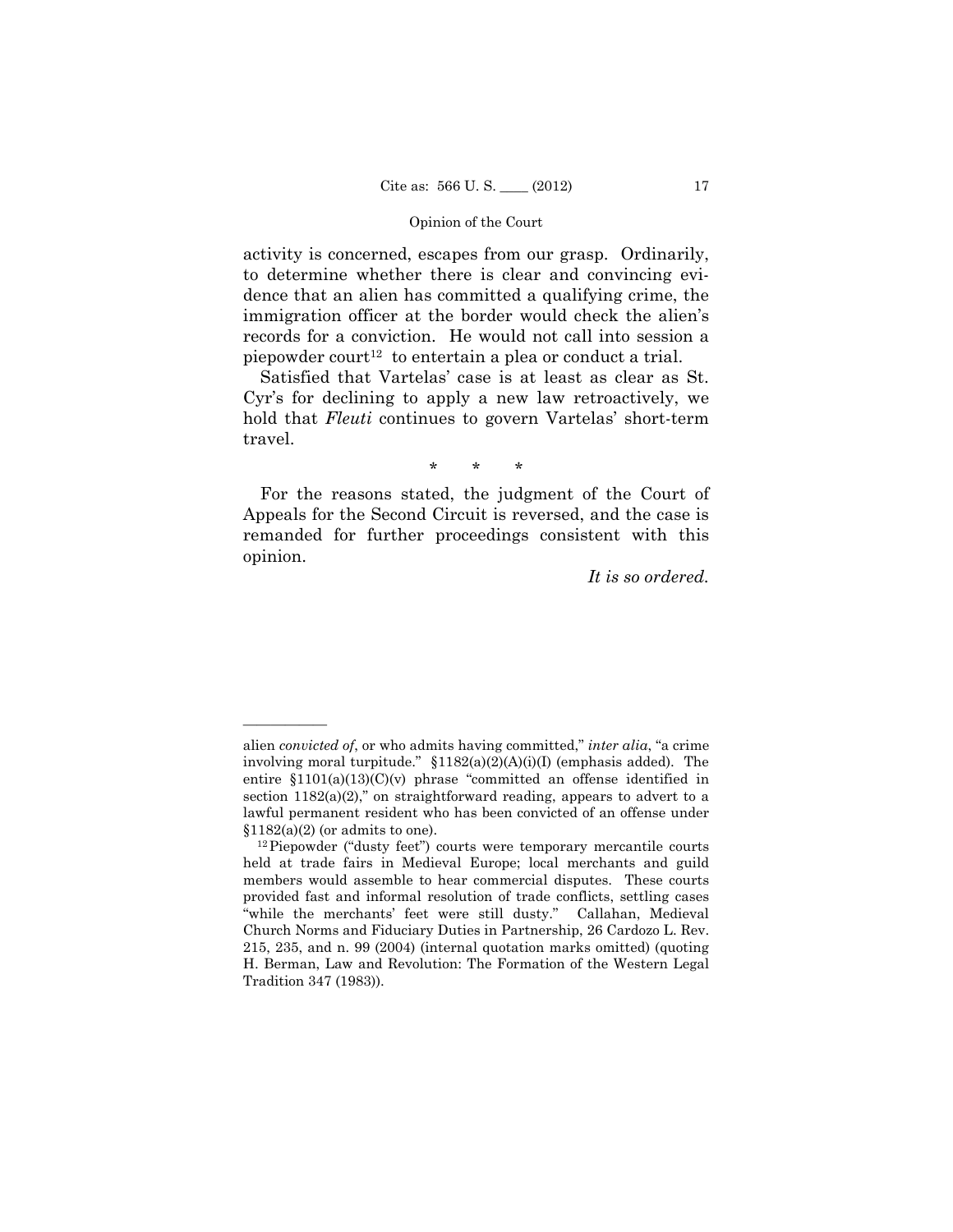# $\frac{1}{2}$  ,  $\frac{1}{2}$  ,  $\frac{1}{2}$  ,  $\frac{1}{2}$  ,  $\frac{1}{2}$  ,  $\frac{1}{2}$  ,  $\frac{1}{2}$ **SUPREME COURT OF THE UNITED STATES**

#### $\frac{1}{2}$  ,  $\frac{1}{2}$  ,  $\frac{1}{2}$  ,  $\frac{1}{2}$  ,  $\frac{1}{2}$  ,  $\frac{1}{2}$ No. 10–1211

# PANAGIS VARTELAS, PETITIONER *v.* ERIC H. HOLDER, JR., ATTORNEY GENERAL

# ON WRIT OF CERTIORARI TO THE UNITED STATES COURT OF APPEALS FOR THE SECOND CIRCUIT

### [March 28, 2012]

 JUSTICE SCALIA, with whom JUSTICE THOMAS and JUSTICE ALITO join, dissenting.

As part of the Illegal Immigration Reform and Immigrant Responsibility Act of 1996 (IIRIRA), Congress required that lawful permanent residents who have committed certain crimes seek formal "admission" when they return to the United States from abroad. 8 U. S. C.  $$1101(a)(13)(C)(v)$ . This case presents a straightforward question of statutory interpretation: Does that statute apply to lawful permanent residents who, like Vartelas, committed one of the specified offenses before 1996, but traveled abroad after 1996? Under the proper approach to determining a statute's temporal application, the answer is yes.

I

The text of  $$1101(a)(13)(C)(v)$  does not contain a clear statement answering the question presented here. So the Court is correct that this case is governed by our longstanding interpretive principle that, in the absence of a contrary indication, a statute will not be construed to have retroactive application. See, *e.g., Landgraf* v. *USI Film Products*, 511 U. S. 244, 280 (1994). The operative provision of this text—the provision that specifies the act that it prohibits or prescribes—says that lawful perma-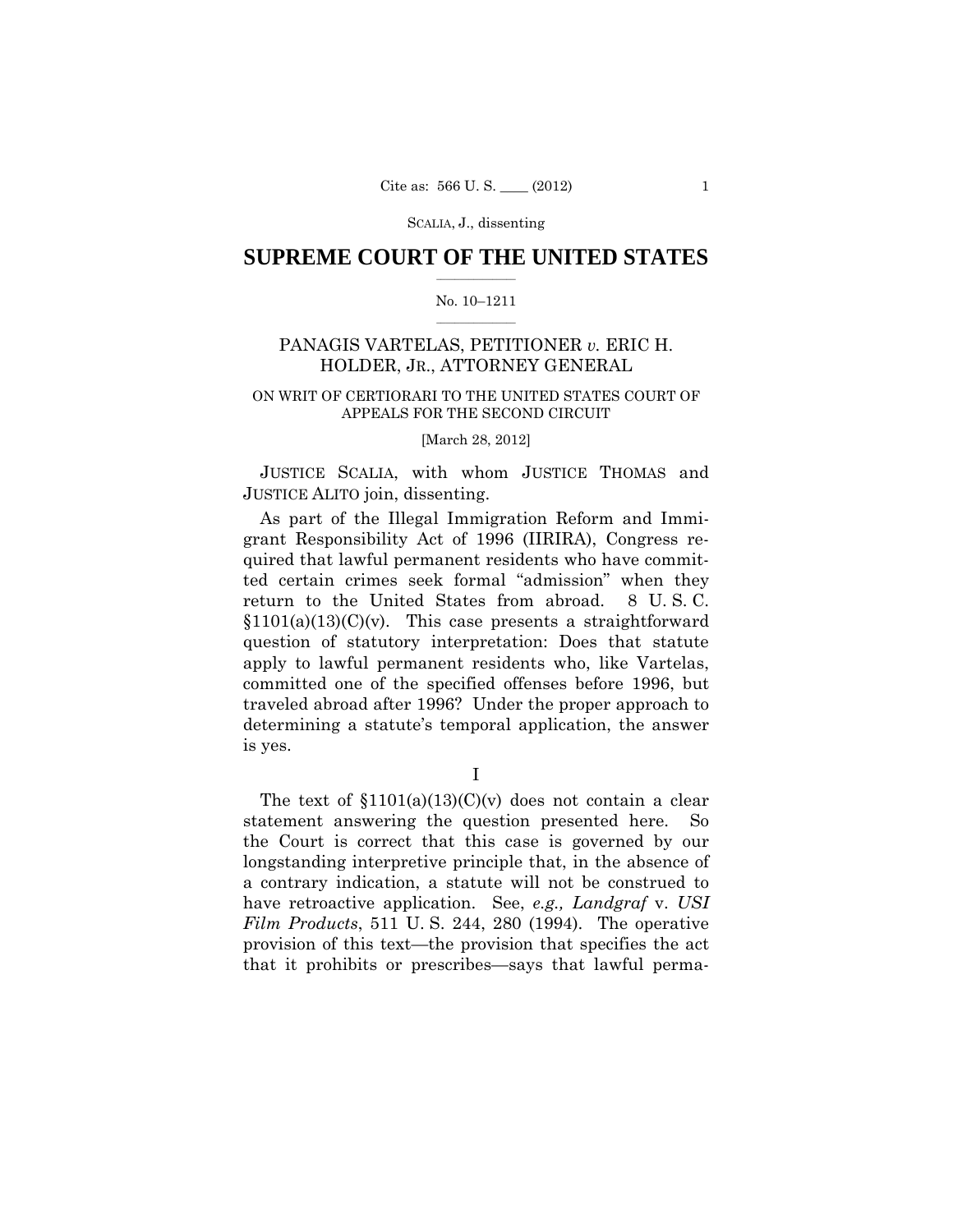nent residents convicted of offenses similar to Vartelas's must seek formal "admission" before they return to the United States from abroad. Since Vartelas returned to the United States after the statute's effective date, the application of that text to his reentry does not give the statute a retroactive effect.

 date, then the statute's application *would* be retroactive. But if a person engages in the primary regulated activity In determining whether a statute applies retroactively, we should concern ourselves with the statute's actual operation on regulated parties, not with retroactivity as an abstract concept or as a substitute for fairness concerns. It is impossible to decide whether a statute's application is retrospective or prospective without first identifying a reference point—a moment in time to which the statute's effective date is either subsequent or antecedent. (Otherwise, the obvious question—retroactive in reference to what?—remains unanswered.) In my view, the identity of that reference point turns on the activity a statute is intended to regulate. For any given regulated party, the reference point (or "retroactivity event") is the moment at which the party does what the statute forbids or fails to do what it requires. See *Martin* v. *Hadix*, 527 U. S. 343, 362– 363 (1999) (SCALIA, J., concurring in part and concurring in judgment); *Landgraf*, *supra,* at 291 (SCALIA, J., concurring in judgments). With an identified reference point, the retroactivity analysis is simple. If a person has engaged in the primary regulated activity *before* the statute's effective *after* the statute's effective date, then the statute's application is prospective only. In the latter case, the interpretive presumption against retroactivity does not bar the statute's application.

Under that commonsense approach, this is a relatively easy case. Although the *class* of aliens affected by  $$1101(a)(13)(C)(v)$  is defined with respect to past crimes, the *regulated activity* is reentry into the United States. By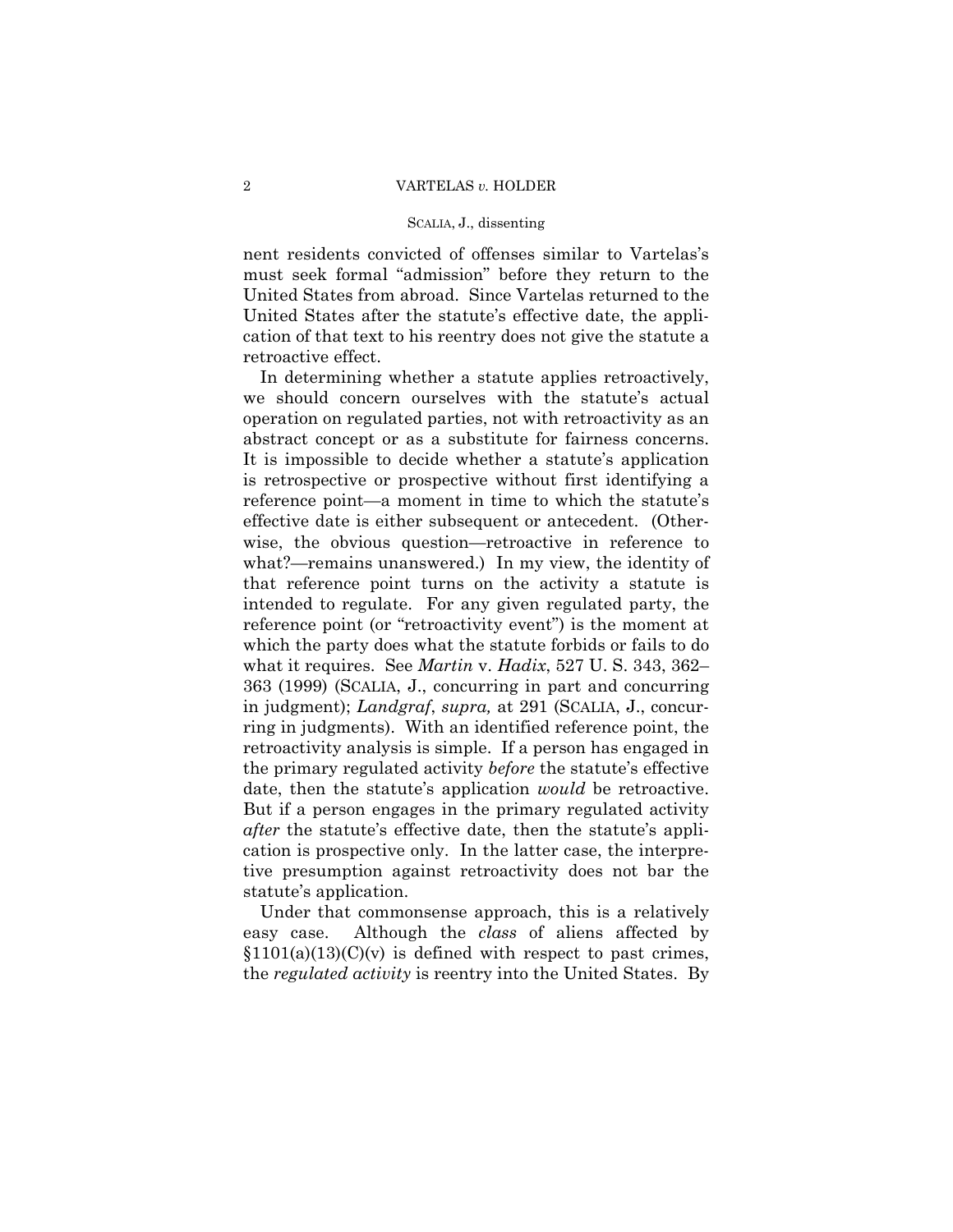its terms, the statute is all about controlling admission at the border. It specifies six criteria to identify lawful permanent residents who are subject to formal "admission" procedures, most of which relate to the circumstances of departure, the trip itself, or reentry. The titles of the statutory sections containing  $$1101(a)(13)(C)(v)$  confirm its focus on admission, rather than crime: The provision is located within Title III of IIRIRA ("Inspection, Apprehension, Detention, Adjudication, and Removal of Inadmissible and Deportable Aliens"), under Subtitle A ("Revision of Procedures for Removal of Aliens"), and §301 ("Treating Persons Present in the United States Without Authorization as Not Admitted"). 110 Stat. 3009–575. And the specific subsection of IIRIRA at issue (§301(a), entitled "'Admission' Defined") is an amendment to the definition of "entry" in the general "Definitions" section of the Immigration and Nationality Act (INA). See *ante,* at 2–3. The original provision told border officials how to regulate admission—not how to punish crime—and the amendment does as well.

Section  $1101(a)(13)(C)(v)$  thus has no retroactive effect on Vartelas because the reference point here—Vartelas's readmission to the United States after a trip abroad occurred years after the statute's effective date. Although Vartelas cannot change the fact of his prior conviction, he could have avoided *entirely* the consequences of  $$1101(a)(13)(C)(v)$  by simply remaining in the United States or, having left, remaining in Greece. That §1101(a)(13)(C)(v) had no effect on Vartelas until he performed a post-enactment activity is a clear indication that the statute's application is purely prospective. See *Fernandez-Vargas* v. *Gonzales*, 548 U. S. 30, 45, n. 11, 46 (2006) (no retroactive effect where the statute in question did "not operate on a completed preenactment act" and instead turned on "a failure to take timely action that would have avoided application of the new law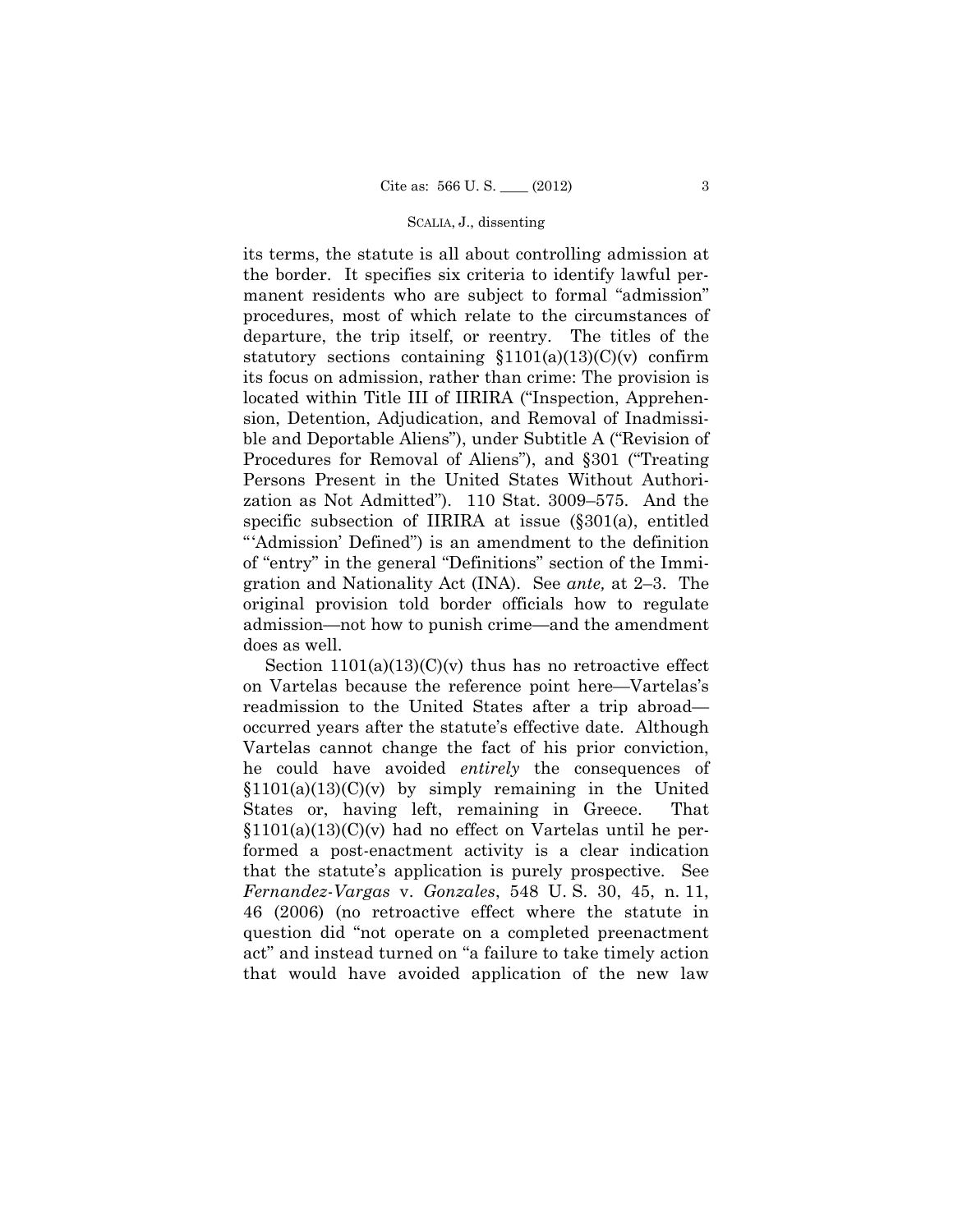altogether").

——————

# II

The Court avoids this conclusion by insisting that "[p]ast misconduct, . . . not present travel, is the wrongful activity Congress targeted" in §1101(a)(13)(C)(v). *Ante,*  at 11. That assertion does not, however, have any basis in the statute's text or structure, and the Court does not pretend otherwise. Instead, the Court simply asserts that Vartelas's "lawful foreign travel" surely could not be the "reason for the 'new disability' imposed on him." *Ibid.*  (emphasis added). But the *reason* for a prohibition has nothing to do with whether the prohibition is being applied to a past rather than a future act. It may be relevant to other legal inquiries—for example, to whether a legislative act violates one of the *Ex Post Facto* Clauses in Article I, see, *e.g., Smith* v. *Doe*, 538 U. S. 84, 92 (2003), or one of the Due Process Clauses in the Fifth and Fourteenth Amendments, see, *e.g., Williamson* v. *Lee Optical of Okla., Inc.*, 348 U. S. 483, 487 (1955), or the Takings Clause in the Fifth Amendment, see, *e.g., Kelo* v. *New London*, 545 U. S. 469, 477–483 (2005), or the Obligation of Contracts Clause in Article I, see, *e.g., United States Trust Co. of N. Y.* v. *New Jersey*, 431 U. S. 1, 29 (1977). But it has no direct bearing upon whether the statute is retroactive.\*

 The Court's failure to differentiate between the statutoryinterpretation question (whether giving certain effect to a provision would make it retroactive and hence presump-

<sup>\*</sup> I say no *direct* bearing because if the prospective application of a statute would raise constitutional doubts because of its effect on preenactment conduct, *that* would be a reason to presume a legislative intent not to apply it unless the conduct in question is postenactment—that is, to consider it retroactive when the conduct in question is pre-enactment. See *Clark* v. *Martinez*, 543 U. S. 371, 380– 381 (2005). That is not an issue here. If the statute had expressly made the new "admission" rule applicable to those aliens with prior convictions, its constitutionality would not be in doubt.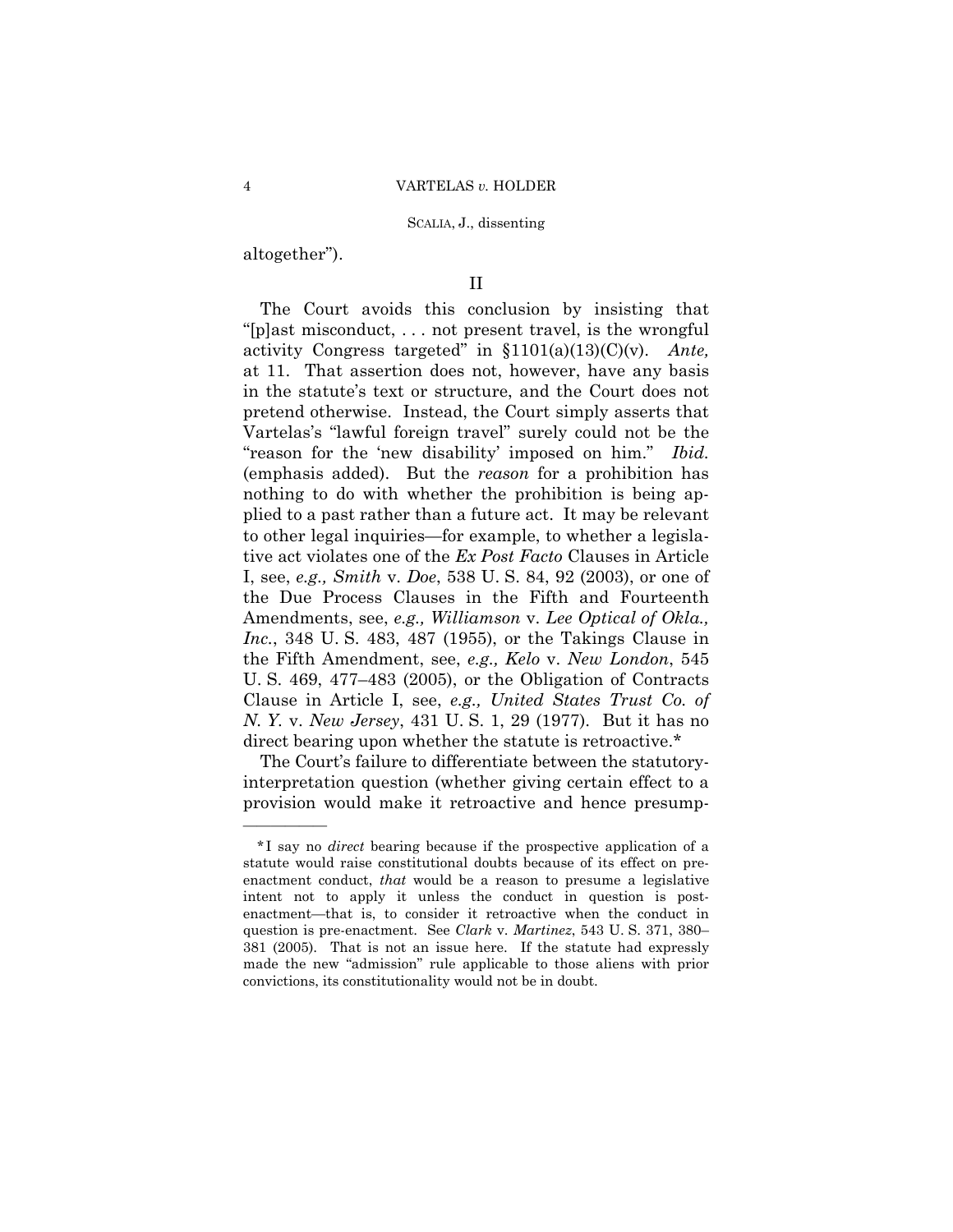tively unintended) and the validity question (whether giving certain effect to a provision is unlawful) is on full display in its attempts to distinguish  $$1101(a)(13)(C)(v)$ from similar statutes. Take, for example, the Court's discussion of the Racketeer Influenced and Corrupt Organizations Act (RICO). That Act, which targets "patterns of racketeering," *expressly* defines those "patterns" to include some pre-enactment conduct. See 18 U. S. C. §1961(5). Courts interpreting RICO therefore need not consider the presumption against retroactivity; instead, the cases cited by the majority consider whether RICO violates the *Ex Post Facto* Clause. See *United States* v. *Brown*, 555 F. 2d 407, 416–417 (CA5 1977); *United States*  v. *Campanale*, 518 F. 2d 352, 364–365 (CA9 1975) *(per curiam)*. The Government recognized this distinction and cited RICO to make a point about the *Ex Post Facto*  Clause rather than the presumption against retroactivity, Brief for Respondent 17–18; the Court evidently does not.

The Court's confident assertion that Congress surely would not have meant this statute to apply to Vartelas, whose foreign travel and subsequent return to the United States were innocent events, *ante,* at 11, 14, simply begs the question presented in this case. Ignorance, of course, is no excuse *(ignorantia legis neminem excusat);* and his return was entirely lawful only if the statute before us did not render it unlawful. Since IIRIRA's effective date in 1996, lawful permanent residents who have committed crimes of moral turpitude are forbidden to leave the United States and return without formally seeking "admission." See  $$1101(a)(13)(C)(v)$ . As a result, Vartelas's numerous trips abroad and "uneventful" reentries into the United States after the passage of IIRIRA, see *ante,* at 5, were lawful only *if* §1101(a)(13)(C)(v) does not apply to him—which is, of course, precisely the matter in dispute here.

The Court's circular reasoning betrays its underlying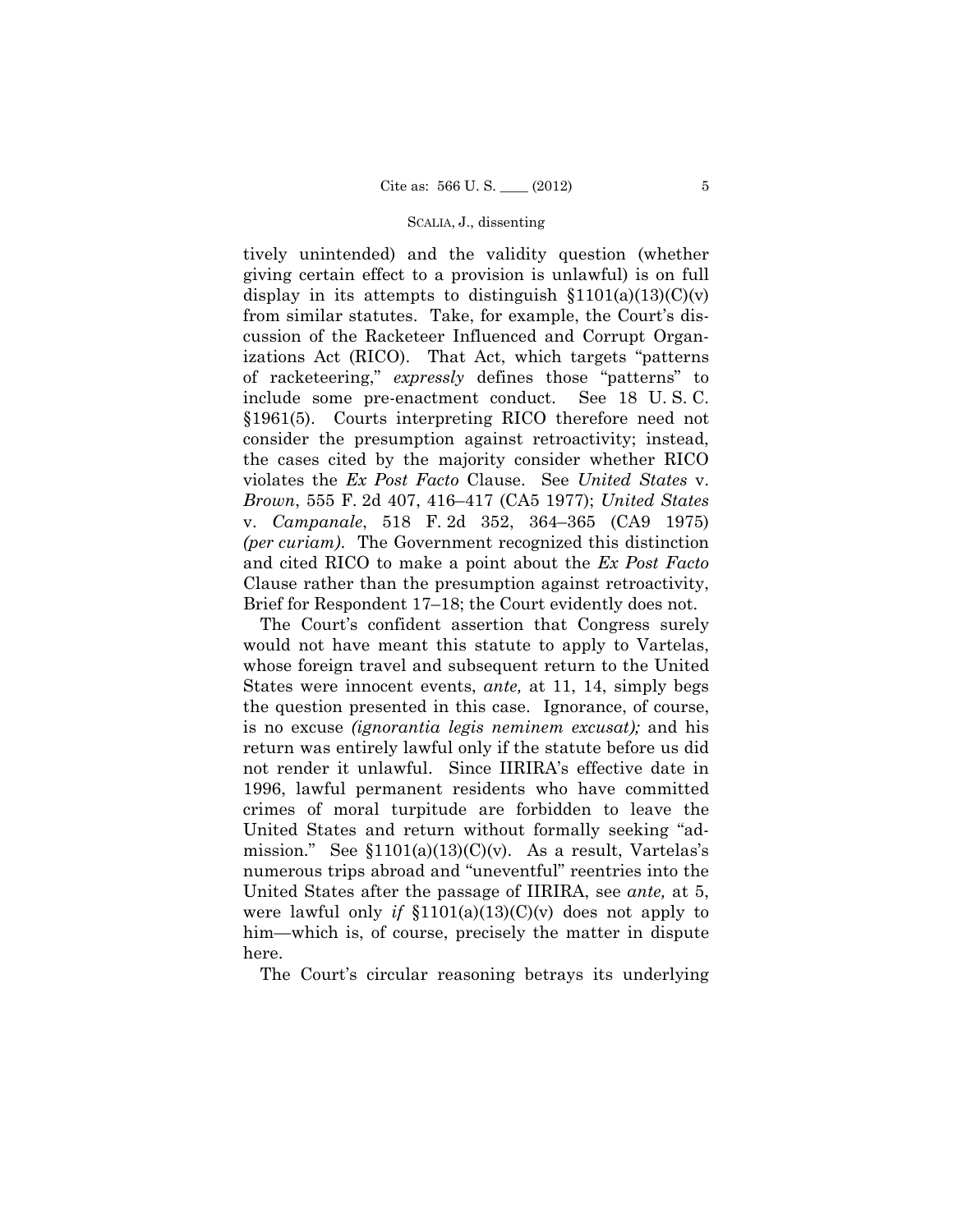concern: Because the Court believes that reentry after a brief trip abroad *should* be lawful, it will decline to apply a statute that clearly provides otherwise for certain criminal aliens. (The same instinct likely produced the Court's questionable statutory interpretation in *Rosenberg* v. *Fleuti*, 374 U. S. 449 (1963).) The Court's test for retroactivity—asking whether the statute creates a "new disability" in "respect to past events"—invites this focus on fairness. Understandably so, since it is derived from a Justice Story opinion interpreting a provision of the New Hampshire Constitution that *forbade* retroactive laws—a provision comparable to the Federal Constitution's *ex post facto* prohibition and bearing no relation to the presumption against retroactivity. What is unfair or irrational (and hence should be forbidden) has nothing to do with whether applying a statute to a particular act is prospective (and thus presumptively intended) or retroactive (and thus presumptively unintended). On the latter question, the "new disability in respect to past events" test provides no meaningful guidance.

 certain jobs that involve repeated contact with minors. I can imagine countless laws that, like  $$1101(a)(13)$  $(C)(v)$ , impose "new disabilities" related to "past events" and yet do not operate retroactively. For example, a statute making persons convicted of drug crimes ineligible for student loans. See, *e.g.,* 20 U. S. C. §1091(r)(1). Or laws prohibiting those convicted of sex crimes from working in See, *e.g.,* Cal. Penal Code Ann. §290.95(c) (West Supp. 2012). Or laws prohibiting those previously committed for mental instability from purchasing guns. See, *e.g.,* 18 U. S. C. §922(g)(4). The Court concedes that it would not consider the last two laws inapplicable to pre-enactment convictions or commitments. *Ante,* at 12, n. 7. The Court does not deny that these statutes impose a "new disability in respect to past events," but it distinguishes them based on the *reason* for their enactment: These statutes "address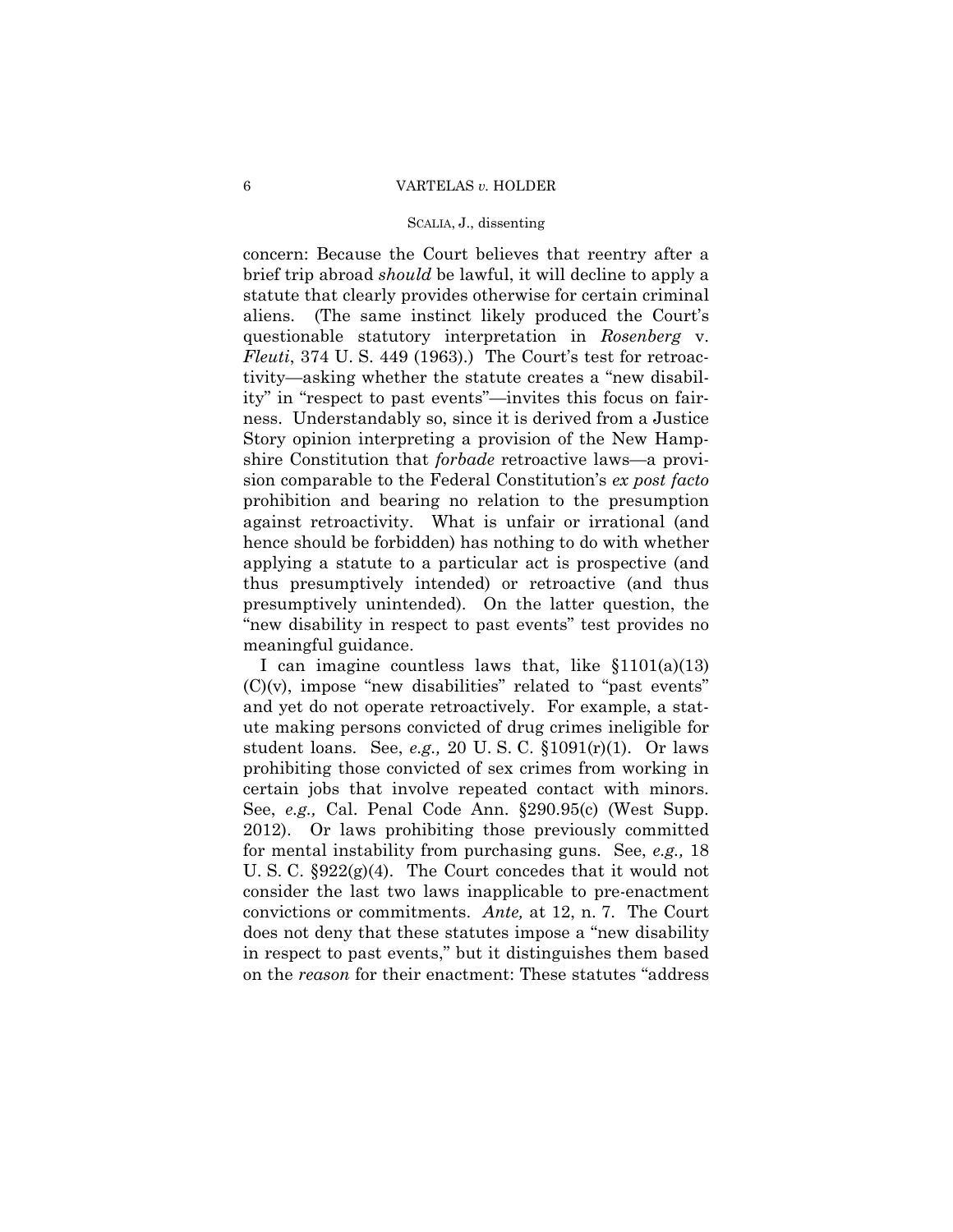dangers that arise postenactment." *Ante,* at 13, n. 7. So much for the new-disability-in-respect-to-past-events test; it has now become a new-disability-not-designed-to-guardagainst-future-danger test. But why is guarding against future danger the *only* reason Congress may wish to regulate future action in light of past events? It obviously is not. So the Court must invent yet another doctrine to address my first example, the law making persons convicted of drug crimes ineligible for student loans. According to the Court, that statute differs from  $$1101(a)(13)(C)(v)$  because it "has a prospective thrust." *Ante,* at 13, n. 7. I cannot imagine what that means, other than that the statute regulates post-enactment conduct. But, of course, so does  $$1101(a)(13)(C)(v)$ . Rather than reconciling any of these distinctions with Justice Story's formulation of retroactivity, the Court leaves to lower courts the unenviable task of identifying newdisabilities-not-designed-to-guard-against-future-dangerand-also-lacking-a-prospective-thrust.

And anyway, is there any doubt that  $$1101(a)(13)(C)(v)$ is intended to guard against the "dangers that arise postenactment" from having aliens in our midst who have shown themselves to have proclivity for crime? Must that be rejected as its purpose simply because Congress has not sought to achieve it by all possible means—by ferreting out such dangerous aliens and going through the expensive and lengthy process of deporting them? At least some of the post-enactment danger can readily be eliminated by forcing lawful permanent residents who have committed certain crimes to undergo formal "admission" procedures at our borders. Indeed, by limiting criminal aliens' opportunities to travel and then return to the United States, §1101(a)(13)(C)(v) may encourage self-deportation. But all this is irrelevant. The positing of legislative "purpose" is always a slippery enterprise compared to the simple determination of whether a statute regulates a future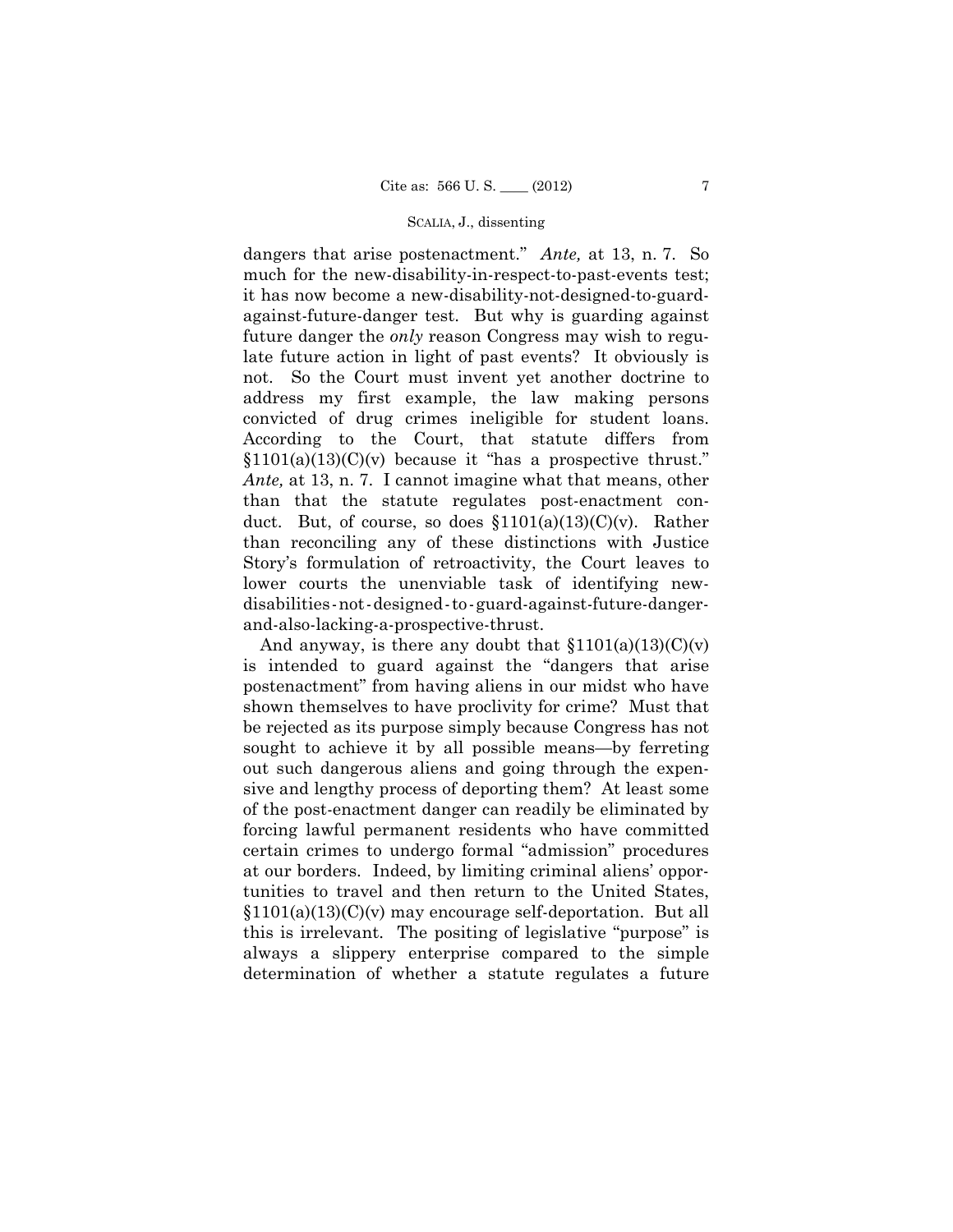event—and it is that, rather than the Court's pronouncement of some forward-looking *reason*, which governs whether a statute has retroactive effect.

 *Ante*, at 9. But never mind. Under any sensible approach Finally, I cannot avoid observing that even if the Court's concern about the fairness or rationality of applying  $$1101(a)(13)(C)(v)$  to Vartelas were relevant to the statutory interpretation question, that concern is greatly exaggerated. In disregard of a federal statute, convicted criminal Vartelas repeatedly traveled to and from Greece without ever seeking formal admission at this country's borders. When he was finally unlucky enough to be apprehended, and sought discretionary relief from removal under former §212(c) of the INA, 8 U. S. C. §1182(c) (1994 ed.), the Immigration Judge denying his application found that Vartelas had made frequent trips to Greece and had remained there for long periods of time, that he was "a serious tax evader," that he had offered testimony that was "close to incredible," and that he had not shown hardship to himself or his estranged wife and children should he be removed. See 620 F. 3d 108, 111 (CA2 2010); Brief for Respondent 5 (internal quotation marks omitted). In decrying the "harsh penalty" imposed by this statute on Vartelas, the Court ignores those inconvenient facts. to the presumption against retroactivity, these factual subtleties should be irrelevant to the temporal application of  $$1101(a)(13)(C)(v)$ .

# \* \* \*

This case raises a plain-vanilla question of statutory interpretation, not broader questions about frustrated expectations or fairness. Our approach to answering that question should be similarly straightforward: We should determine what relevant activity the statute regulates (here, reentry); absent a clear statement otherwise, only such relevant activity which occurs after the statute's